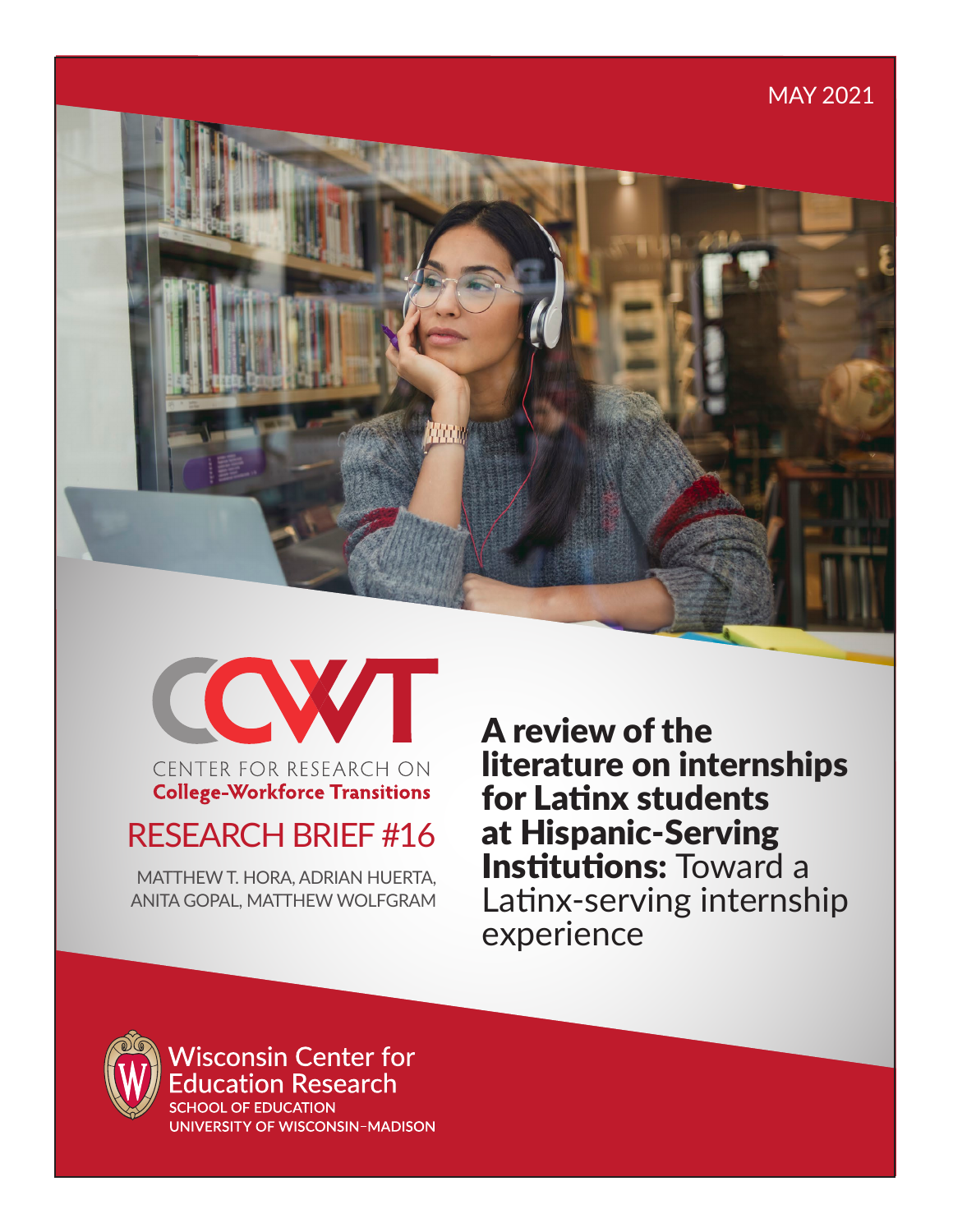# **Abstract**

Internships are a widely promoted "high-impact practice" (HIP) across the postsecondary landscape, particularly among minority-serving institutions (MSIs) where they are seen as potentially transformative vehicles for students' career success and social mobility. However, little research exists on if and how the design, implementation, and ultimate effects of college internships may (or should) vary according to the unique institutional contexts of MSIs such as Hispanic Serving Institutions (HSIs) and students' racial identities and cultural backgrounds. This idea is based on research demonstrating that a "one-size-fits-all" approach to classroom teaching, student advising, and broader approaches to student engagement ignores both historic and structural inequalities while also overlooking the unique needs, circumstances and potentials of a diverse student body. Consequently, our main goal in this paper is to review the literature on internships in HSIs and with Latinx college students to determine if internship program design, implementation and student experience varies based on the unique institutional contexts of HSIs and/or the racial and cultural attributes of Latinx college students.

To address this issue we conducted an integrative review of the literature on HIPs in general and internships in particular as they relate to Latinx students and HSIs. Our results indicate a small but growing body of empirical research on these topics, some that highlight how specific features of HSIs (e.g., institutional missions, "servingness") and Latinx students (e.g., family capital, cultural perspectives on work) influence how HIPs and internships are designed and experienced. These insights underscore the importance of accounting for cultural, structural and historic factors when studying and designing internship programs. We conclude the paper with a review of existing theoretical frameworks for studying HSIs and a proposal for a new research agenda that pays close attention to the role of culture at individual, group, institutional and societal levels. Ultimately, we contend that while certain universal principles of internship design and implementation are likely to be applicable for HSIs and Latinx students, there are critical differences and opportunities for internships in these institutions and for these students that should be acknowledged and incorporated into HIPsrelated policymaking and practice.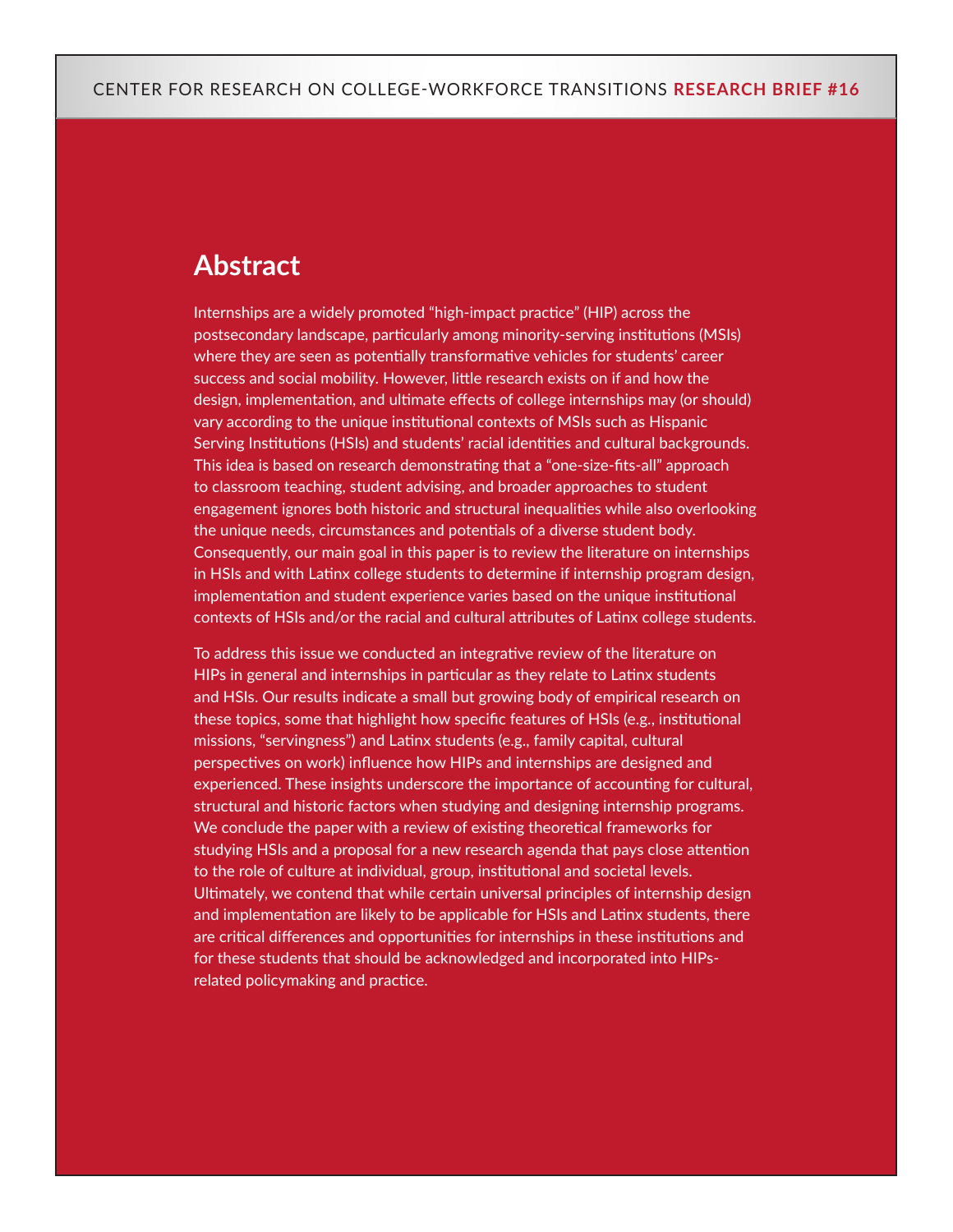### **Introduction**

Internships are widely viewed as a "high-impact practice" (HIP) that improves college students' career outcomes, with some calling for postsecondary institutions to mandate internships as a graduation requirement (Busteed & Auter, 2017) or to at least strongly encourage students to participate in them during their college careers (Kuh, 2008). Advocacy for internships is supported by a growing body of interdisciplinary and international research demonstrating that internships can have positive impacts on students' employment (Nunley et al., 2015), academic achievement (Parker III et al., 2016), and developmental outcomes such as confidence in one's career trajectory (Ocampo et al., 2020). Coupled with growing pressure on colleges and universities to cultivate students' "employability" (Tomlinson & Holmes, 2016), internships are quickly becoming a central feature of institutional strategies for enhancing student success in the early 21st century.

These efforts to enhance student employability and a corresponding advocacy for internships is evident across the entire postsecondary landscape, but in Minority-Serving Institutions (MSIs) there is a special focus on these issues given historical inequalities in accessing education, jobs and other opportunities for students of color. In Hispanic Serving Institutions (HSIs) there is a growing emphasis on students' post-graduate career success, fueled by goals ranging from diversifying the workforce (Sansone et al., 2019) to a commitment towards enhancing the social mobility of Latinx students (Martinez & Santiago, 2020).<sup>1</sup>

Although a robust body of literature exists on the unique cultural features of HSIs and Latinx student outcomes in HSIs (Garcia et al., 2019; Nunez, 2014), the experiences of Latinx students with the world of work (e.g., Nuñez & Sansone, 2016) and career development (e.g, Leal-Muniz & Constantine, 2005; Risco & Duffy, 2011), the literature on internship programs in HSIs is not as well developed. This is a critical issue facing the field of work-based learning (WBL), internships and HIPs, as it is possible that the design, implementation and ultimate effects of college internships may (or should) vary according to the unique institutional contexts of MSIs and students' racial identities and cultural backgrounds.

This idea is based on research demonstrating that a "one-size-fits-all" approach to teaching and learning, student affairs, and career development ignores both historic and structural inequalities while also overlooking the unique needs, circumstances and potentials of a diverse student body. For instance, research on culturally relevant pedagogy underscores the need to reject deficit-oriented frames and acknowledge marginalized students' experiences (Ladson-Billings, 1995), and on the racialized (and discriminatory) nature of institutional practices and the allocation of resources (Harper, 2009; Ray, 2019), demonstrate how policies, practices and thus student experiences in higher education are decidedly not "innocent" or race-neutral. This is especially true for Latinx students, as the evidence indicates that students of color often opt out of internships and related career development opportunities due to preconceived concerns about ethnic and racial discrimination, misalignment with college major and employer expectations, and the suitability of employer culture for Latinx populations (Berríos-Allison, 2005; Leal-Muniz & Constantine, 2005; Poon, 2014; Sweeney & Villarejo, 2013).

<sup>1</sup> In this paper we use the term Latinx which is a gender-neutral term that is increasingly used by higher education scholars to refer to peoples with Latin American ancestors (e.g., Salinas & Lozano, 2017). While the term Hispanic is also widely used, some view it as an externally derived and imposed category with the primary referent of colonial Spain (Nunez, 2014). In cases, however, where scholars whose papers are cited in this review use terms such as Latino or Hispanic we will use terms other than Latinx.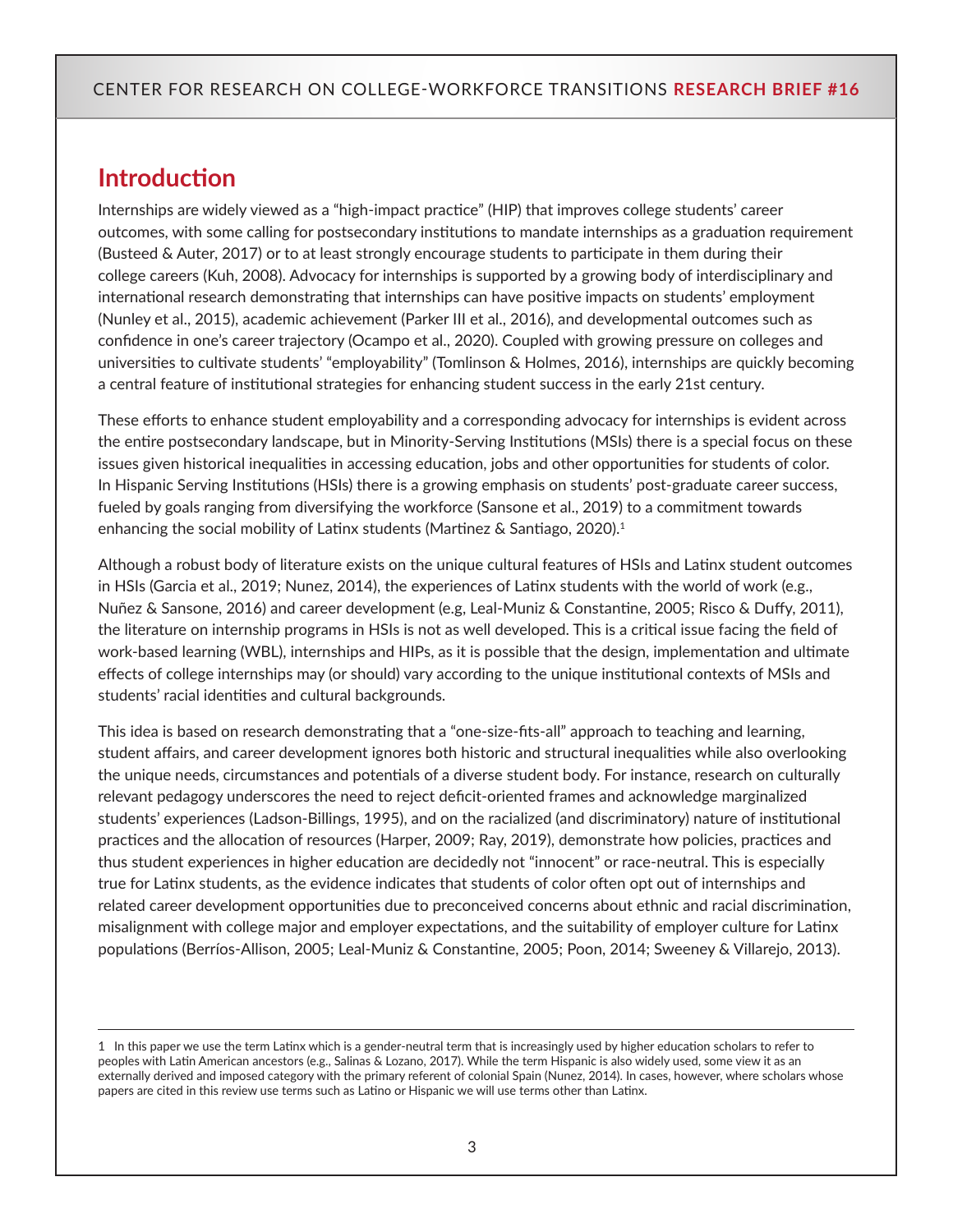This state of affairs suggests that internship design must account for students' racial identities and cultural backgrounds, and how these factors may influence both their experiences at the internship and also their conceptions of what is possible and available to them as they pursue a college education. Consequently, it is essential that faculty, career services and student affairs professionals, and employers understand what the research literature indicates are key principles for effective program design and implementation.

Our main goal in this research brief is to review the literature on internships in HSIs and with Latinx college students to determine if internship program design, implementation and student experience varies based on the unique institutional contexts of HSIs and/or the racial identities and cultural backgrounds of Latinx college students. We used the integrative literature review approach which involves reviewing, critiquing and then synthesizing a body of research in efforts to generate new frameworks or research agendas for future work (Torraco, 2005). For this study we conducted searches in Google Scholar and JSTOR using keywords including, "HIS," "internship," "Latinx," and "work-based learning." Resulting papers were reviewed for applicability to the main question driving this study – if and how features of HSIs as unique institutions and/or Latinx student culture impacted internship programming – and salient papers addressing this question were included. Our analysis begins with a brief review of the history and context of HSIs, we then report the results of our review of the literature on HIPs and internships at HSIs and/or with Latinx students.

# **What is a Hispanic-Serving Institution (HSI)?**

The formal recognition of HSIs in the U.S. began as a grassroots effort to have Congress recognize these institutions and subsequently provide federal funding for their growth and support. Congressional recognition came in 1992 when HSIs were added to the Higher Education Act (HEA) and became eligible for funding via Title V—a competitive grant program that provides five years of funding to expand the capacity and quality of HSIs to serve Latinx and low-income students (Garcia & Taylor, 2017). Access to additional sources of funding is particularly important for HSIs, which typically receive less funding via public resources compared to PWIs or even other minority serving institutions.

The formal HSI designation requires an institution to be an accredited, degree-granting institution of higher education (public or private not-for-profit) that has 25 percent or more undergraduate Hispanic full-time enrollees. The number of HSIs has almost tripled in the past 25 years, from 189 to 539 (as of 2018-2019), with 350 more institutions now than in 1994 (Excelencia in Education, 2020). This dramatic increase in the number of HSIs is due to the corresponding increase in the Hispanic population in the U.S., which can be seen in the growth of Latinx student enrollment in HSIs from 490,000 to 2.1 million between 1994 and 2018 (Excelencia in Education, 2020). In fact, some estimate that about 12% of postsecondary education institutions meet the definition of an HSI (HACU, 2020), and the anticipated continued growth in both the Hispanic population and the number of "emerging HSIs" suggests additional growth in the coming years. HSIs also represent a diverse range of institution types including public community colleges (40% of all HSIs), public four-year colleges (28%) and private nonprofit institutions (30%) (Anguiana & Navarro, 2020), which demonstrates how they have become deeply ingrained in the postsecondary landscape of the nation.

Historically, HSIs have sometimes begun as Predominantly White Institutions (PWI) in cities and regions whose demographics changed over time. Others have been situated in locales with historically large Hispanic/Latinx populations such as New Mexico and Puerto Rico. In 2017, 83% of all HSIs were located in California, Texas,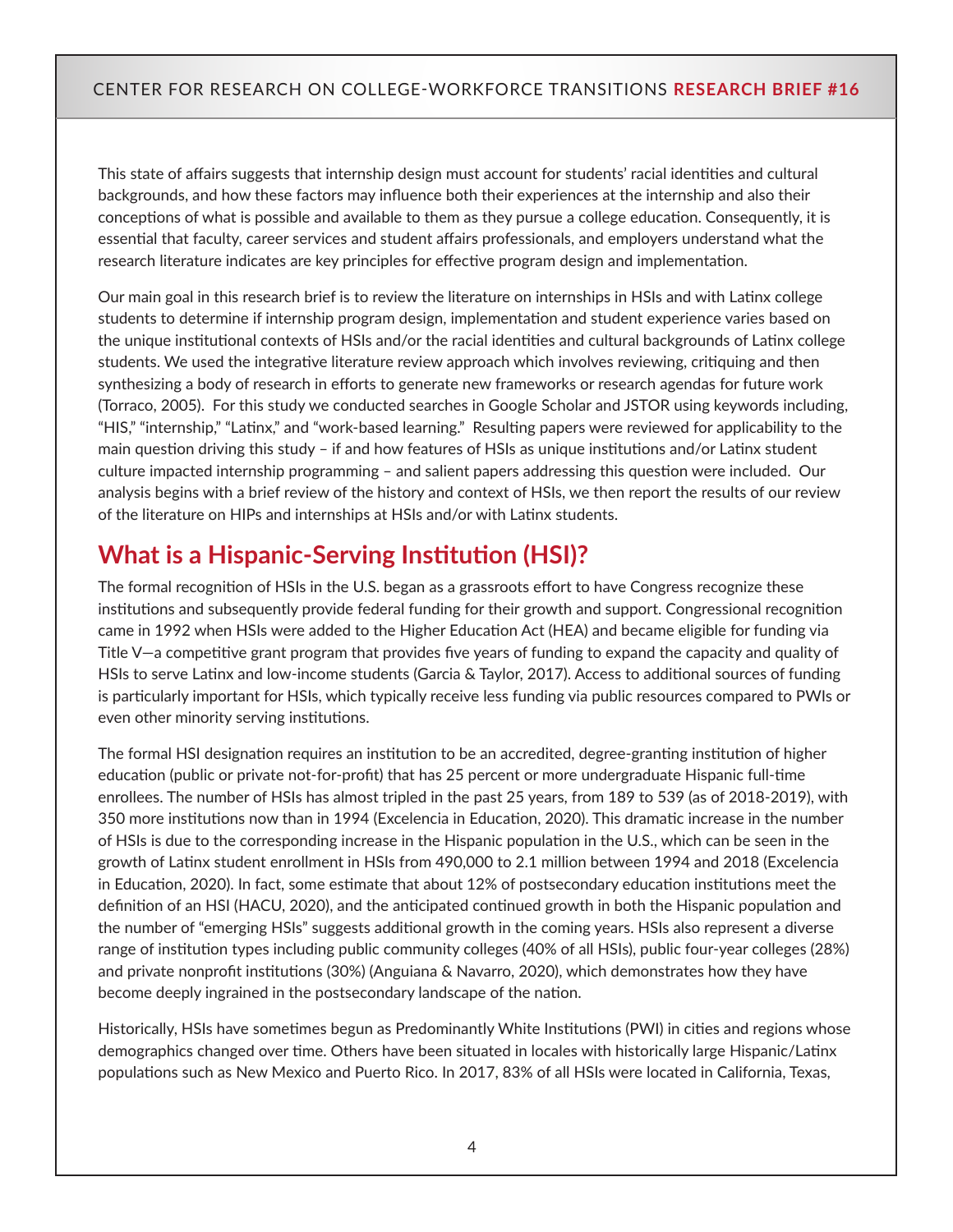Florida, New York, Illinois, New Mexico and Puerto Rico (Excelencia, 2020 ; HACU, 2017; St. Amour, 2020), but as the Hispanic population grows throughout the country, most observers expect the number of HSIs to correspondingly increase in other regions.

# **Review of institutional context and culture of HSIs**

#### **Unique aspects of HSIs and Latinx students that impact on student outcomes**

Next, we turn to the question of whether aspects of characteristics of both HSIs as unique types of postsecondary institutions, as well as Latinx students as individuals with distinctive ethnic, racial, cultural and socio-economic identities, could potentially impact student experiences with college internships. While many scholars do not distinguish between these two potential fields or venues of influence – institutions and individuals – and instead see them as inextricably connected, in this section we address each as potentially having distinct levels of analysis and/or venues of cultural activity.

#### *Exploring the intersections of culture, individual experience and environments*

While the mission of HSIs has long included the goal of enrolling and supporting Latinx students to persist and complete a college degree, the question of how institutions can serve and support students in this process has come under scrutiny in recent years, particularly the nature of the organizational culture(s) within HSIs (Garcia, 2017). Researchers of MSIs in general and HSIs in particular have long argued that one of the most important aspects of these institutions is the welcoming and even nurturing institutional climate and/or culture that they aim to provide to students of color (Cuellar & Johnson-Ahorlu, 2020; Dayton et al., 2004; Gasman et al., 2008). A welcoming culture or climate for students of color can be fostered via empathetic and attentive faculty-student interactions (e.g., Martinez & Gonzalez, 2015), particularly in PWIs that can represent a hostile environment replete with micro-aggressions, limited opportunities and even outright racist behaviors towards students of color (Harper, 2012; Huerta & Fishman, 2014). It is worth first briefly reviewing what is meant precisely by the terms "culture" and "climate," which can too often be used as underexamined buzzwords without an in-depth examination of their meaning and intent (Lizardo, 2017).

In general, climate is seen as the temporary manifestation of an institutions' norms, beliefs and practices that a given student experiences, whereas culture refers to deep-seated and tacit forms of these phenomena along with ritual, symbolic representations, and so on (Denison, 1996; Martin, 2002; Schneider et al., 2013). Some salient aspects of these long-standing debates about culture theory include the consensus that no single "culture" exists that can adequately describe an entire group, nation or organization, that instead culture is evident at smaller units of analysis (e.g., sub-cultures) and even at the individual level where a person can hold multiple and even contradictory cognitive schema (i.e., knowledge structures) from different social groups that they are members of (DiMaggio, 1997; Strauss & Quinn, 1997).

Internalized from years of exposure to and engagement with various social and institutional worlds, these *cultural models* are deeply held memory structures about a wide range of "normal" tasks (e.g., how to order food in a restaurant), concepts and values (e.g., family comes first), or social institutions (e.g., what constitutes a good marriage) (Shore, 1996). As a result, instead of essentializing a Latinx student by ascribing attributes of "Hispanic culture" to them, it may be more accurate to speak of the different cultural models that they have internalized from their religious training, family history, social class, participation in youth sports, local geography and history, and so on. Regardless of different approaches to and debates about culture theory in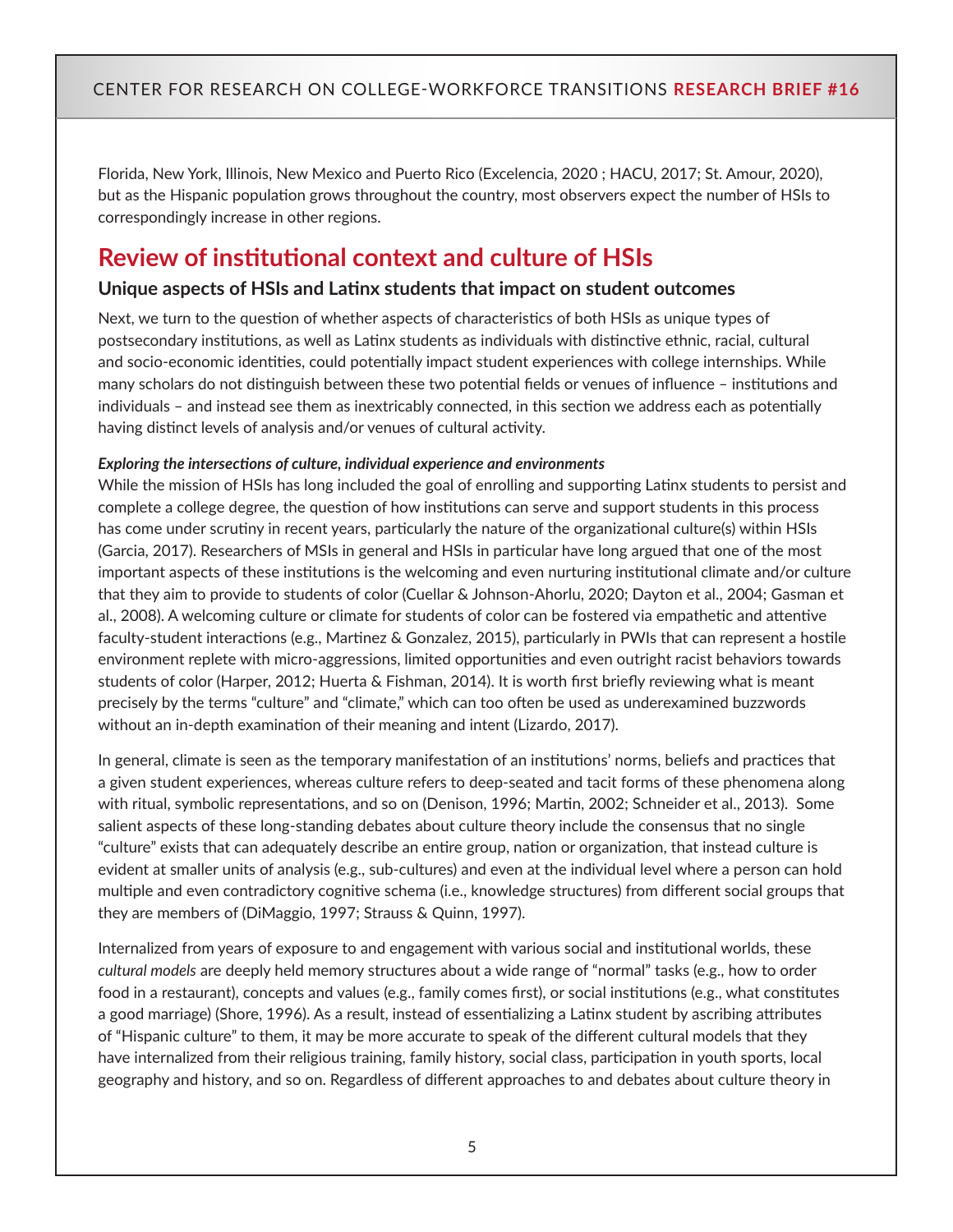sociology, anthropology and other social sciences, in research on HSIs it is widely perceived that by cultivating a welcoming culture or climate, HSIs can have a positive impact on student success, which theoretically could implicate internship programming through faculty encouragement to pursue internships as well as institutional efforts to make them accessible and available.

#### *Institutional features of HSIs that may impact internship programming*

One of the key aspects of an HSI that scholars argue is a unique and influential feature, with respect to how students are treated and experience college life, is the idea of "Latinx-serving," which is a core aspect of many HSI's missions and identities. In a study of this question, Garcia (2017) observes that while metrics such as graduation rates are often used to define successful "servingness," another potential indicator for this concept is that of organizational culture and identity. A literature review conducted by Garcia, Nunez and Sansone (2019) elaborated on these ideas, and identified several non-outcome focused indicators of serving including the development of academic self-concept, leadership identity, racial identity, critical consciousness, graduate school aspirations, and civic engagement. Yet, a majority of researchers and practitioners primarily focus on academic outcomes, and rarely consider nonacademic ones (Garcia et al., 2019), despite their great importance to the academic success of Latinx students in college (Hurtado & Carter, 1997; Rendón & Muñoz, 2011).

Additionally, the important role that faculty and staff play in creating a supportive culture within HSIs underscores the critical role of individuals – as student-facing representatives of the institution – in shaping or otherwise influencing student experiences. In addition to linguistic assistance, some argue that HSIs need leadership and faculty who can act as "cultural conduits" to the Latino community, who understand the experiences and cultural backgrounds of Latinx students, and have established networks that can be accessed to advance student goals and opportunities (Mendez et al., 2015). These administrators, staff and faculty can then act as "institutional agents" (Bensimon et al., 2019) who can be advocates for Latinx students, help them transition to college life, and then to navigate the complex social, academic and bureaucratic features of college and university life.

In our current focus on internship programs, the idea of how an internship program could (or should) be culturally relevant is a critical question, as is the ways that a campus could institute what Garcia et al. (2019) call "structures for serving" (p. 28) that reflect both the institutional capacity and intentionality to serve the unique needs of Latinx students. While campus personnel and institutional systems play an important role in shaping students' experiences, it is also important to consider the unique experiences, perspectives and cultural norms and models that Latinx students themselves bring to campus and to internships.

#### *Attributes of Latinx students themselves that may impact internship programming*

Next, we consider how unique aspects of Latinx students themselves may impact their academic and postgraduate success in general, and their experiences with internships in particular. Important to note, is that there is no single, monolithic or homogenous cultural group called "Latinx," but as Nunez (2014) argues, the social category of "Latino" obscures considerable variation on the basis of national origin, gender, social class, immigrant status, and religion. These multiple identity categories often overlap in ways that impact individuals' lives and opportunities, and the social and institutional contexts in which students operate also intersect to "shape Latino college access and success' (Nunez, 2014, p. 34).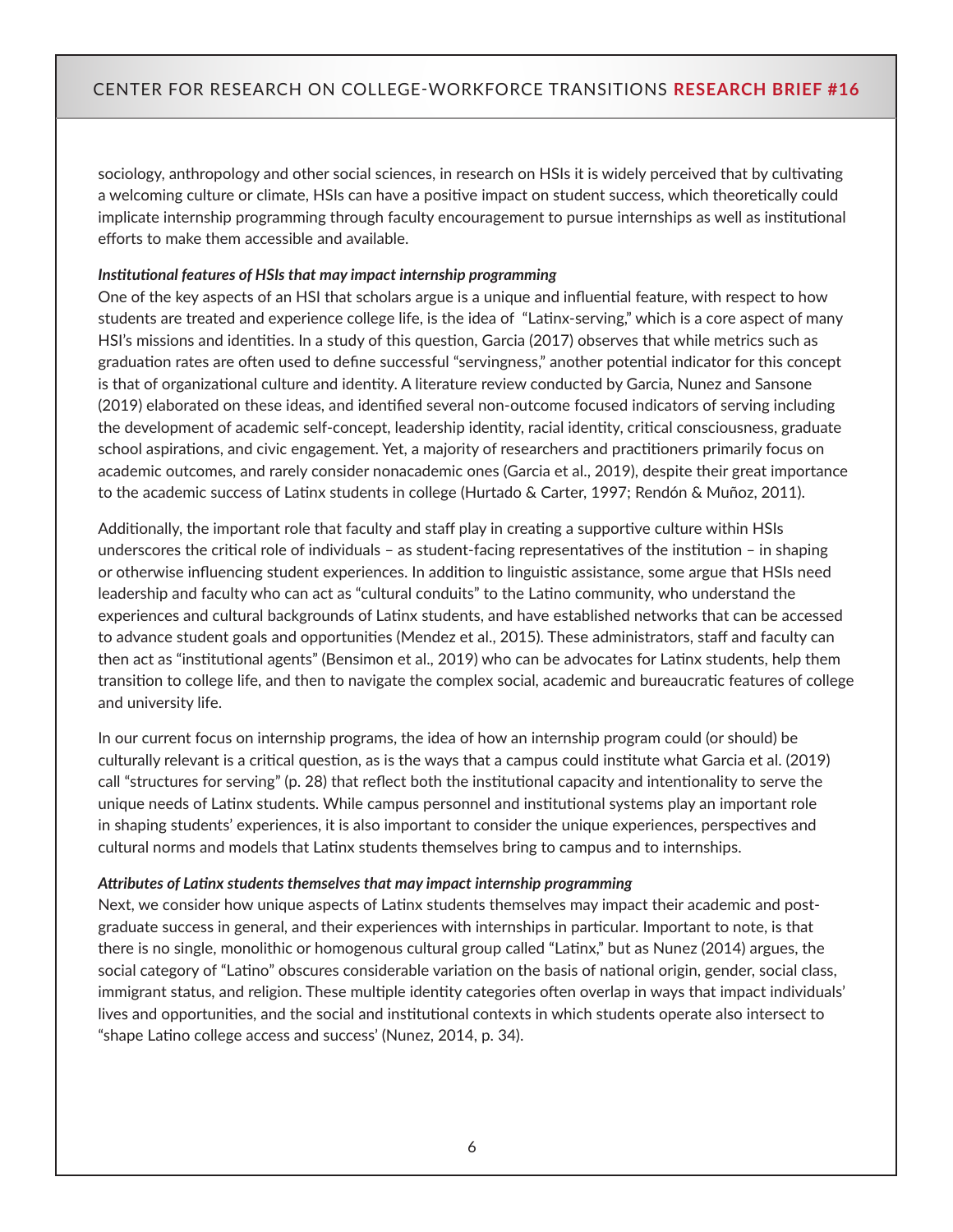Thus, any statements or assertions made about how "Latinx" students' identities and cultural backgrounds shape their college and career experience that rely on broad claims or singular summaries or explanations of this complex identity, should be viewed with suspicion. That said, research does indicate that some Latinx students do not consider certain careers available to them based on fear (or experience) of discrimination (Berríos-Allison, 2005); may have limited peer, family, and professional support systems and networks (Huerta et al., in press); may bring a familial orientation and goals to enhance social mobility (Nuñez & Sansone, 2016); and sometimes have regional family bonds that keep them from considering non-local career options (Fedynich et al., 2012). With respect to the role of family, studies on "familism" have explored the role that Hispanic families play in college students' pursuits and ambitions (e.g., Rudolph et al., 2005; Desmond & Turley, 2009), with some emphasizing family support systems as a unique form of capital or community cultural wealth (Yosso, 2005) that can motivate and support students to persist and graduate (Sáenz et al., 2018). These are but a few aspects of Latinx culture and experience that are applicable to families, communities and populations above and beyond the individual.

However, further complicating matters is that different social categories such as race, gender, immigration status and age also shape and constrain an individuals' opportunities in the world (Nuñez, 2014), and different cultural models can also lead to an individual holding diverse and non-stereotypical ideals, goals and plans (Strauss & Quinn, 1997). Such a perspective is not dissimilar to intersectionality theory from legal studies (Crenshaw, 1991), which has been applied to higher education research (e.g., Jones, 2009; Museus & Griffin, 2011; Strayhorn, 2013) as well as studies of student development (e.g., Hurtado et al., 2012), and Nuñez (2014) applied the framework to an analysis of how social categories, identities and subsequent experiences intersect with embodied institutional and individual practices as well as macro-level forces of history, politics and the economy. Given that internships implicate at least three actors that reflect distinct yet overlapping spheres of activity – the labor market, higher education, and students' lives themselves – the intersectional perspective of Nuñez (2014) is especially promising as an analytic lens to capture the complex and multi-level array of individual, organizational and societal forces that likely impact a Latinx student as they seek an internship experiences.

# **What do we know about HIPs and internships at HSIs?**

A considerable amount of research exists on student experiences and outcomes while attending a HSI, and in this section we first review research on HIPs at HSIs, followed by a discussion of the literature on internships at HSIs and studies of the role that race plays in internship experiences across the entire postsecondary sector.

#### **Research on High-Impact Practices at HSIs**

One of the primary goals of organizations advocating for the widespread adoption of HIPs, which includes the Association of American Colleges and Universities (AAC&U) among others, is to make these practices inclusive and available for underrepresented students. In an essay outlining how certain HIPs have been instituted at Texas A&M University-Corpus Christie, Moreno and Shope (2014) write about striving to align their institutional mission as an HSI with faculty develop programming (via culturally relevant pedagogy) and their campus Writing Center. This is but one example of the ways that HIPs at HSIs are a priority area for national organizations engaged in student success initiatives.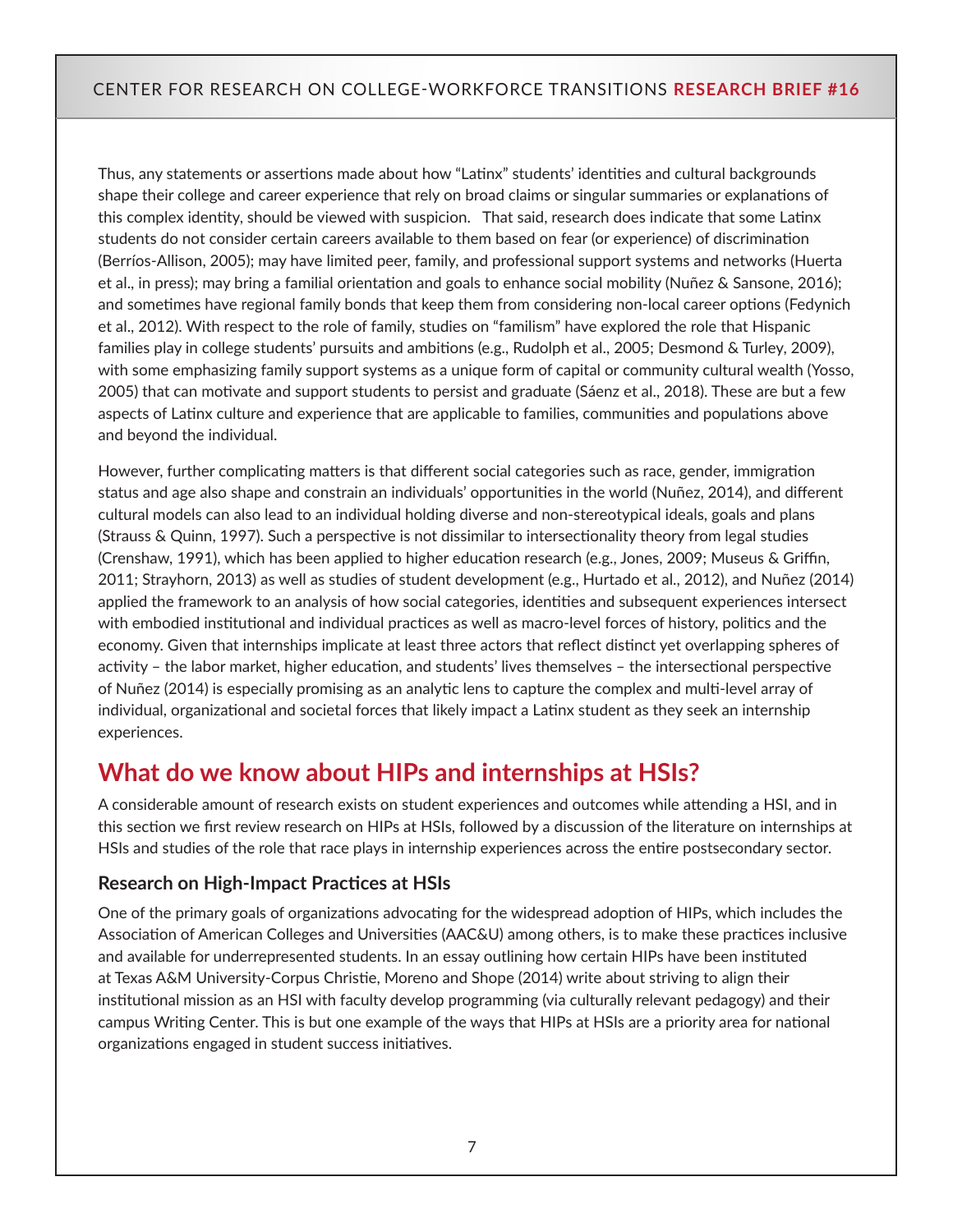Our review also revealed a small but growing body of empirical research on HIPs and HSIs. In a 2015 dissertation, Quintero examined the degree to which HIPs impacted student outcomes for first-year Latinx students at an HSI. Instead of examining the impacts of individual HIPs on students, Quintero (2015) studied "integrated HIPs" which are intentionally combined programs or experiences (i.e., embedded peer support, active learning, writing intensive courses and peer-led learning communities), finding that these experiences led to greater gains on first-term academic outcomes compared to students with better odds of succeeding in their first term (based on pre-college characteristics) who did not participate in integrative HIPs.

Finally, in a case study analysis of culturally relevant practices at one HSI, Garcia and Okhidoi (2015) found that the historical presence of culturally relevant pedagogy and programs and the degree to which they were embedded within institutional structures played a key role in dictating whether diverse students were adequately reached with these practices. In particular, the long-standing Chicana/o Studies Department and the way that its focus on Latinx issues, perspectives and culturally relevant pedagogy had become institutionalized, especially through required courses for first-year students, played a key role in students' experiences.

#### **Research on Internships with Latinx students and/or at HSIs**

Examining literature on internships with Latinx students and/or at HSIs, where the object of study is either Latinx college students or the HSI as a unique institutional context that may impact how internships are designed, implemented and experienced. While these lines of inquiry are not particularly large, it is growing and contains key findings that should be considered by scholars and practitioners alike.

More in-depth analyses of the intersections among racial identity, institution type and internship experiences are available in mixed-methods or qualitative studies. In a particularly insightful study, Fedynich et al. (2012) examined experiential learning programs at Texas A&M – Kingsville (TAMUK), where the authors note that many students were dropping out and/or were unfamiliar with employers' skill demands in areas such as Geographic Information Systems, leading to the creation of a program to better help their students learn about job opportunities in agriculture and natural resources. The program included a 3-week off campus course where faculty, students and employer mentors visited natural resources sites and engaged in hands-on learning throughout the Rocky Mountains, followed by an internship program where students pursued either a research experience or more generalized work experience.

The authors emphasized experiential learning as an important way for students to enhance their academic learning (Kolb, 1984) and transfer knowledge to new settings and that underserved students in general benefit from experiential learning through its support of students' confidence and identities, as well as relationships built with peers and mentors. In addition, the authors noted that given that retention is a considerable issue at TAMUK and other HSIs, programs such as internships that appear to enhance student outcomes (i.e., persistence, graduation and immediate employment), internships may be especially important at these institutions. Finally, recognizing that some Latinx students were unfamiliar with other cultural groups and job opportunities outside of South Texas ¬(which led to a tendency to gravitate towards one's familial center), the internship experience led many students to consider moving to where jobs in their field were while also fostering new interactions with students from a variety of cultural backgrounds (Fedynich et al. 2012).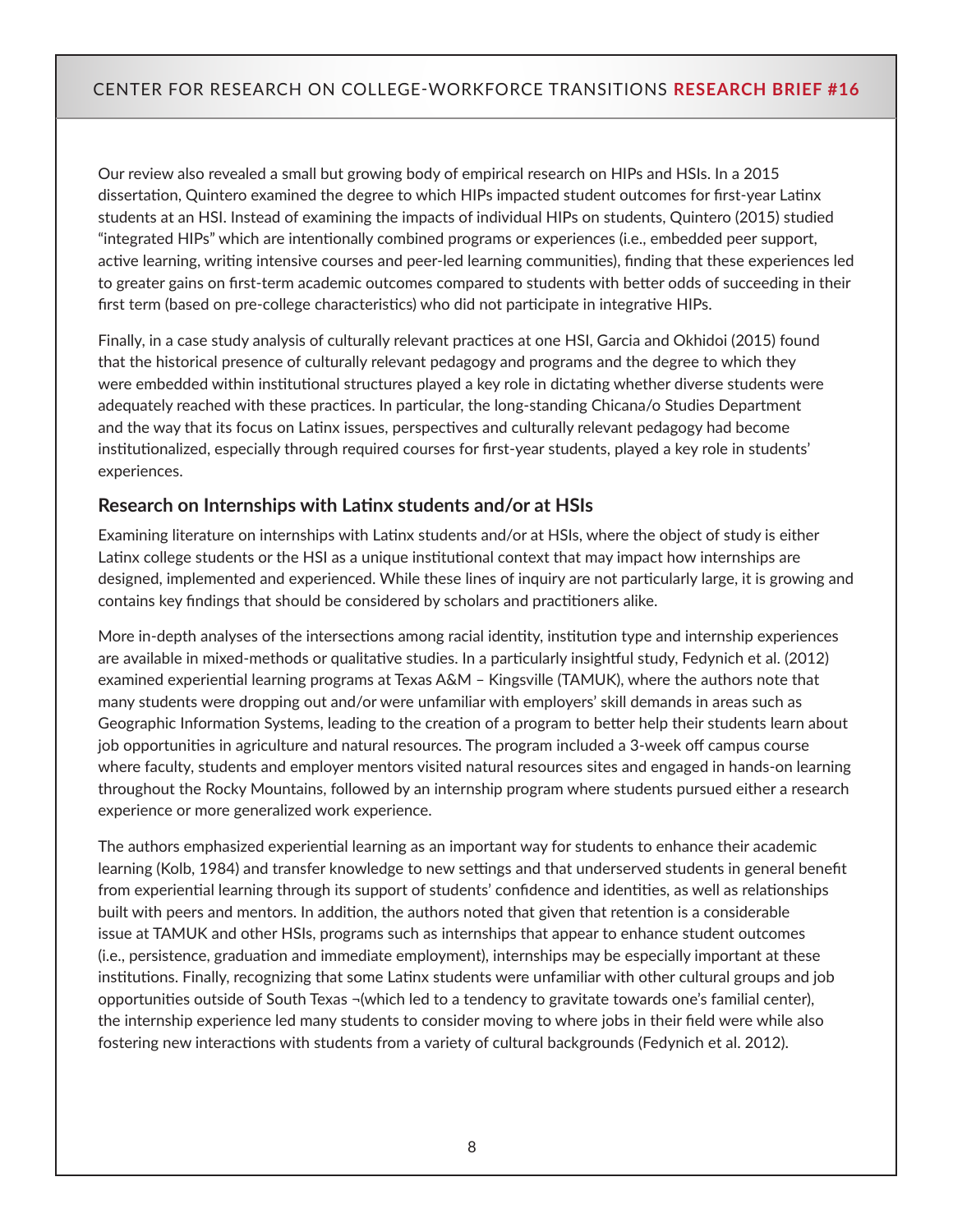Another study focused on the development of professional identity among a cohort of Hispanic student interns in a counseling program at a regional university in south Texas (Nelson & Jackson, 2003). The authors argued that challenges that Hispanic student social workers face in this process of professional socialization had been understudied, with issues related to the definition of a "Hispanic helper," the degree of student identification with Hispanic culture, the non-academic roles that students play in their lives, and the appreciation of the role of family in Hispanic culture all worthy of closer attention. Nelson and Jackson (2003) identified four themes of their experiences that they viewed as being "mediated by cultural issues that are specific to Hispanic counseling students" (p. 6), including relationships (especially with supportive or disengaged family members and the students' role in their family), a sense of accomplishment, costs of the program (e.g., dealing with poverty, multiple family obligations), and perceptions of the profession which were often inaccurate within students' families and attributed to the tendency for Hispanic families to not seek assistance outside of the family (Nelson & Jackson, 2003).

#### **Research on Latinx students and work-based learning or work-related issues**

Next, we briefly review several studies that did not focus on internships per se, but on WBL programs and career development more generally. This growing body of literature provides important insights into the ways that Latinx student identity and experience may impact their college and career development experiences, and thus should be included in conversations around internship design and implementation.

First, scholars have examined ways that cultural and ethnic identity shapes students' thinking about their futures and career opportunities. In some cases, low-income Latinx students often are "foreclosed" to exploring certain careers and internship opportunities due to fear of future discrimination tied to gender and ethnicity (Berríos-Allison, 2005; Leal-Muniz & Constantine, 2005). In the case of internships, these self-imposed constraints may be particularly strong for first-generation students of color, whose internal confidence in navigating higher education may be low and stressed as they attempt to learn the hidden curriculum of college, which can then be compounded by the pressures to forge new professional networks off-campus to secure an internship may be difficult (Moss-Pech, 2021) as what constitutes a good job or internship may be framed by home community context (Hill, 2020) and limited network of support (Huerta et al., in press).

Consequently, when colleges develop targeted support and intervention programs for first-generation and low-income students of color, these efforts may build students' career confidence and aspirations for graduate school and new career opportunities (Sweeney & Villarejo, 2013). These types of interventions may be especially important as they can build students confidence in discussing majors and career exploration with parents and families, which is particularly relevant for the children of immigrants who may only promote economic mobility and social status (Berríos-Allison, 2005; Poon, 2004).

Another study examined how working at part- or full-time jobs influences Latinx student experiences attending college, which is a particularly important issue given the high rates of Latinx students who must work during college in order to pay for tuition, living expenses, and even to support their families (Nuñez & Sansone, 2016). Findings from this interview-based study revealed three key themes regarding the influence of work on student experiences: (1) a family-oriented focus that led to a strong desire to obtain more prestigious and better-paying jobs, (2) the view that work helps to develop key skills and sense of identity and belonging on campus, and (3) that work itself is a satisfying experience (Nuñez & Sansone, 2016).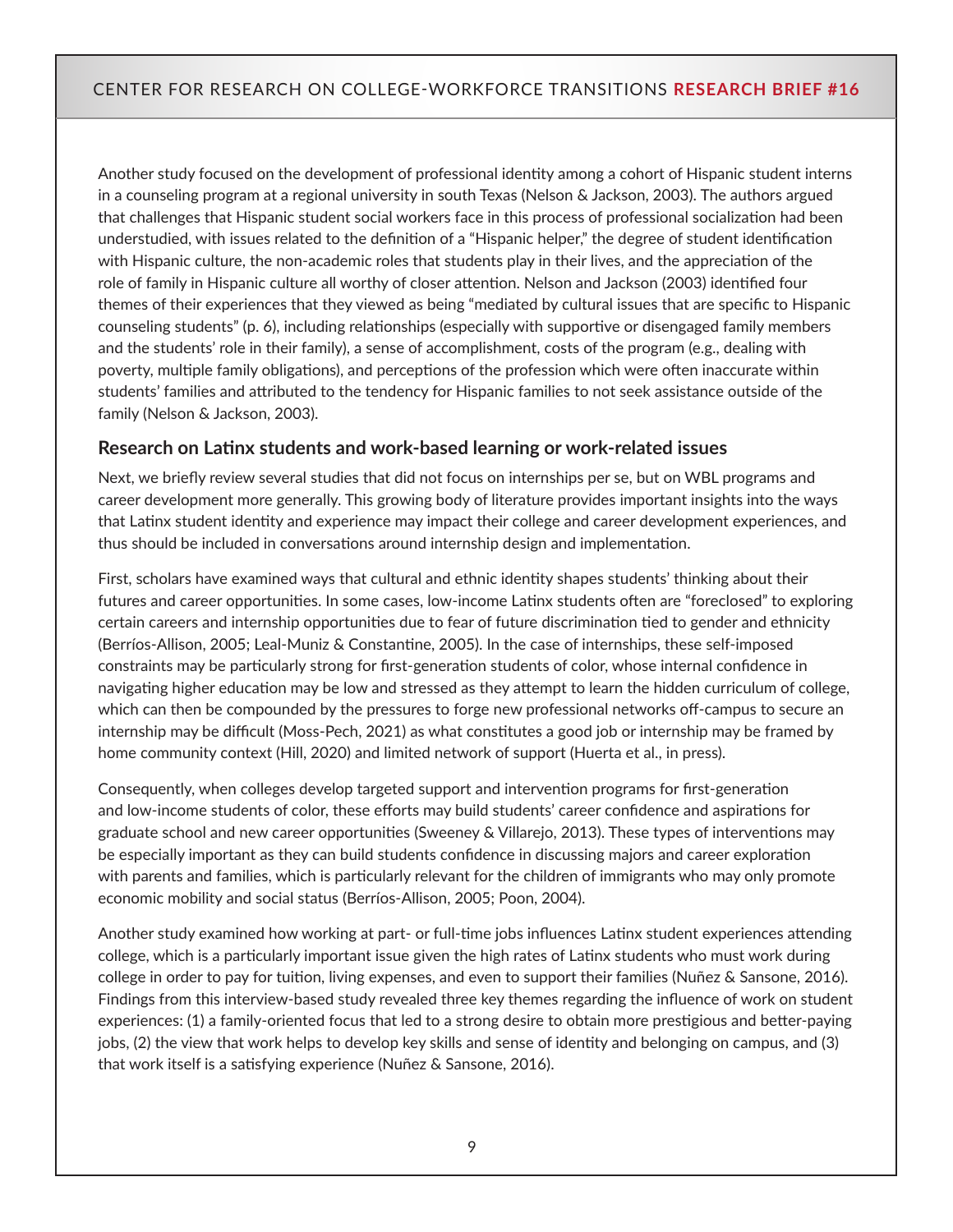Finally, as we consider the experiences of Latinx students as they enter the world of work and the labor market, there are some contextual and structural forces that cannot be overlooked. While there are too many issues reflected in the structure of opportunities as well as marginalization that affect Latinx graduates (e.g., immigration law, regional labor market conditions, linguistic discrimination, etc.) here we highlight features of the job market for Latinx students and hiring and workplace discrimination as two especially salient issues.

The first issue to consider is the persistence of hiring discrimination in U.S society. While little research exists on discriminatory practices in internships, a large body of evidence points to the ways discrimination on the basis of race/ethnicity, gender, age and other personal attributes persists in the labor market. For instance, a recent meta-analysis of field experiments on hiring discrimination against Black and Latino applicants found that white applicants receive 36% more callbacks than Black applicants and 24% more than Latino applicants, with educational attainment, occupational group and labor market conditions held constant. (Quillian et al., 2017, p.5).

Consequently, we argue that those engaged in internship design must consider how racial identity often acts as a lever that activates discriminatory or preferential treatment by institutional actors that, in practice, often operates subtly and intersects with other identities (Omi & Winant, 2014; Crenshaw, 1990). The racial discrimination that racially minoritized students may face in securing an internship is often compounded by the longstanding social arrangements that privileged students who have access to financial, social and cultural capital. Additionally, the dominant preferences for the cultural associations connected to normative whiteness and maleness passively work to limit the access points to internships for students of color, and hinders their full participation in internships once at the job site (Boulton, 2015; Levkoe & Offeh-Gyimah, 2020; Shade & Jacobson, 2015). As a result, some argue that the field of internships is one characterized by inequitable forms of access and opportunity, and that they are, "the first step into a career, but a step structured by inequalities" (Swan, 2015, p. 30). It is with these issues in mind that we conclude our paper with a brief discussion of existing theoretical frameworks that foreground these issues, followed by our thoughts on a future research agenda on internships, Latinx students and HSIs.

# **Theoretical considerations for studying HSI students and internships**

Despite a limited number of empirical studies on HSIs and Latinx student experiences in internships, there are promising lines of inquiry emerging in both higher education and WBL studies on internships specifically, and a robust body of both empirical and theoretical work on HSIs and Latinx college students more generally that collectively provide a foundation for a future research agenda.

In addition, to delve more deeply into the cultural aspects of individual-level student identities and experiences, institution-level cultural forces and elements of culture in broader social structures and systems, we draw upon cultural models and intersectionality theory to begin unpacking how these forces may interact to shape students' internship experiences. This effort is part of a larger goal to examine if and how racial identity, culture and systemic forces interact to shape college students' internships at MSIs, with a specific focus on HBCUs and HSIs (see Hora et al., 2020). Any new research agenda necessarily builds upon the labor of previous scholars, and in this case we first review and acknowledge the efforts of researchers who have articulated frameworks for studying student engagement and success in MSIs.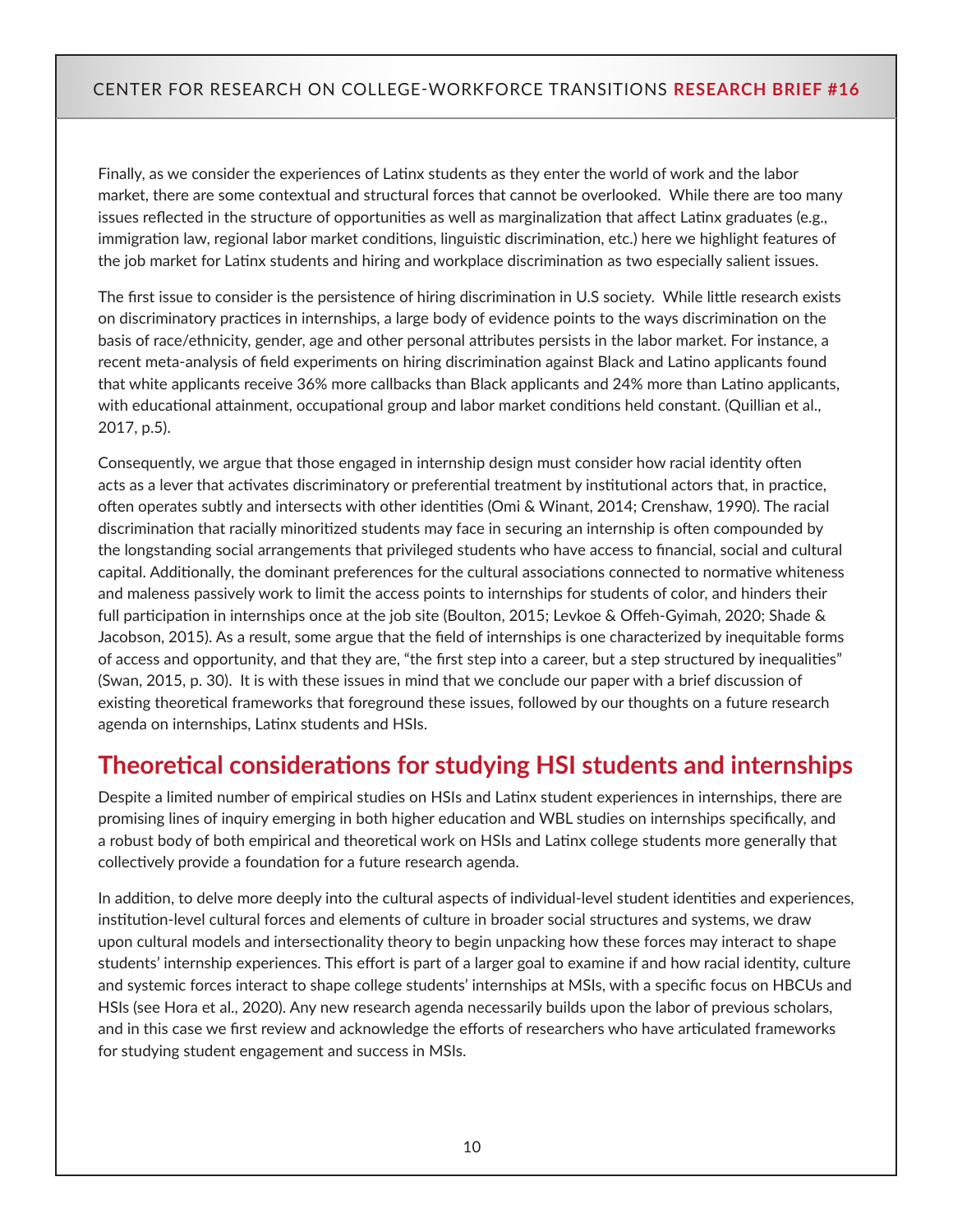#### **Frameworks for studying internships**

It may be instructive to first acknowledge ways that scholars in management and WBL have conceptualized the internship experience. One widely cited framework was developed by the management scholars Narayanan, Olk and Fulkami (2010), who contend that most internship research ignores the interplay among the three actors involved in the experience – students, the college or university, and the company – which led to their framework that focuses on the testing of specific antecedent (e.g., employer and university size and structure, student readiness) and processual factors (e.g., employer and university communications with students) that may contribute to particular outcomes for all three parties. Another framework focused on internships, but with less of a focus on technical matters and more on student development, is that of Sweitzer and King (2013), who outlined four stages of an interns' experience that included anticipation, exploration, competence and culmination. Sweitzer and King (2013) argue that internships are too often not viewed as pedagogical spaces in as serious a manner as a college course or lab experience. These frameworks, however, do not pay close attention to cultural issues that may be implicated in the internship experience, or how a students' racial identity, their institution's MSI status, or structural and socio-economic forces may influence these processes and experiences.

#### **Frameworks for studying students' of color success and engagement in higher education**

While these internship frameworks do not explicitly account for students' racial identities or institutional cultures and capacities, others that focus on college student success and development do attend to these issues of racial identity and socio-cultural forces.

For example, Museus (2014) advanced a multi-dimensional model of students' of color success in college that is processual, accounts for influences at the macro-, meso- and micro-levels, and attends to the cultural dimensions of the college experience. One of the aims of this model was to critique the problematic assumption that "racial and cultural bias does not shape institutional environments, programs and practices" (Museus, 2014, p. 190), and as part of the cultural foundations of this new model, the prior work of Tierney (1992, 1999) regarding the limitations of dominant frameworks (e.g., Tinto, 1993) of student success as well as alternative perspectives on culture theory are discussed, which provide an excellent background to theoretical issues salient to models of student success and engagement.

Museus and Quaye (2009) similarly advance a nuanced account of culture as well as Kuh and Love's (2000) work on "culturally based propositions" that impact minority student experiences, to articulate an intercultural perspective that focuses on the dissonance between "students' cultural knowledge and the new cultural information that they encounter" as being inversely related to their positive experiences and success in college (Museus, 2014). The Culturally Engaging Campus Environments (CECE) model then accounts for the various forces (at individual, institutional and macro levels) that impact minority student success. In accounting for "pre-college inputs" such as a students' familial background and demographics, and how these are engaged (or not) with the campus environment, this model is well-aligned with the idea of cultural models theory that travel with students from home to college and beyond.

Another study by Arroyo and Gasman (2014) represents a non-Eurocentric framework of Black student success in HBCUs. This model is grounded in the notion of HBCUs as uniquely supportive institutional environments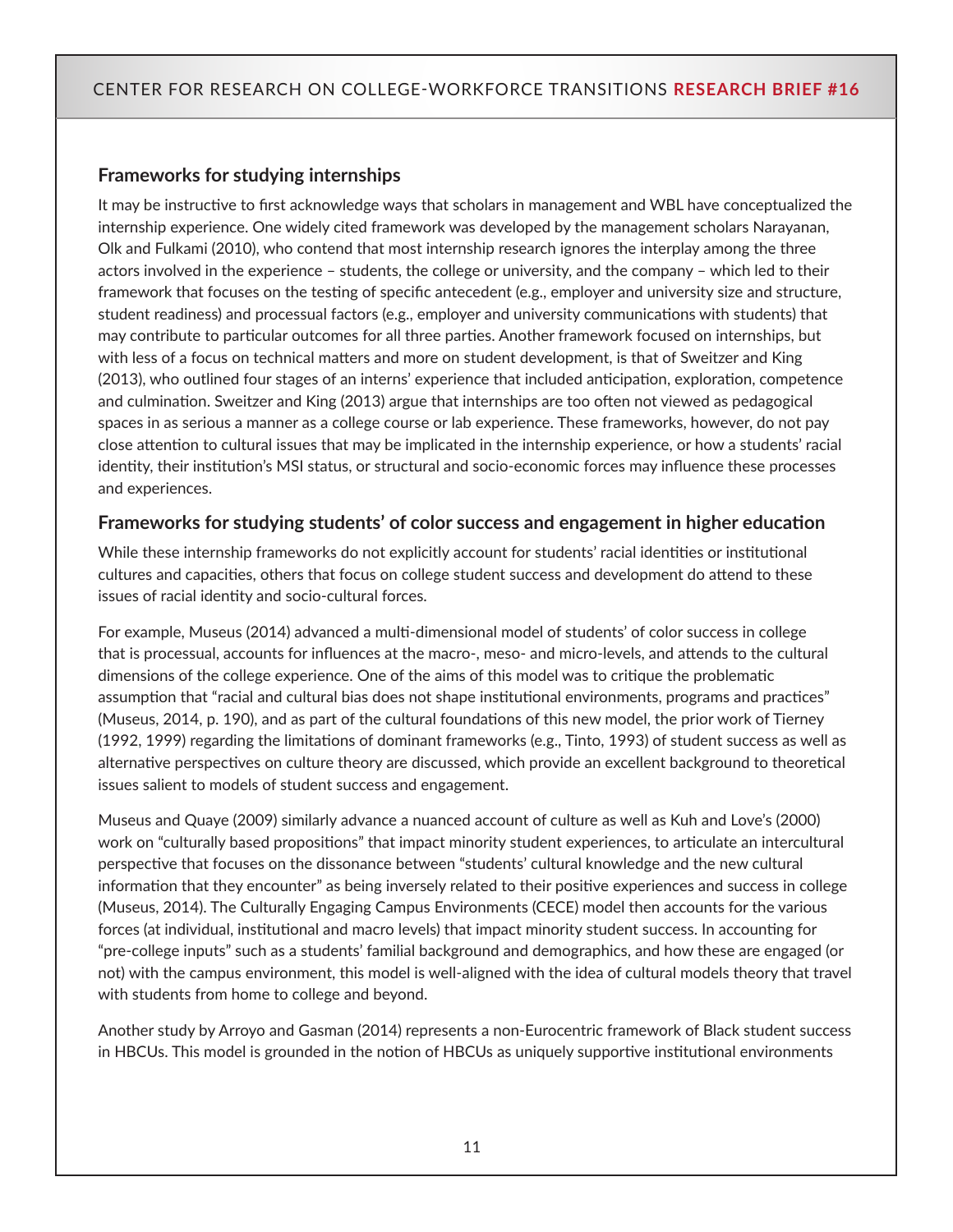for Black students, which is a perspective very similar to arguments that HSIs reflect a similarly nurturing and welcoming environment for Latinx students. Such a supportive environment can facilitate student achievement, identity formation, and the cultivation of strong values (e.g., conservatism, commitment to social justice), which interact with one another as the student goes through their college experience.

These models highlight the role that racial identity and institutional contexts play in shaping student experiences and contribute important insights that can be applied to the study of internships in HSIs. However, frameworks developed specifically to study HSIs are uniquely well suited for this problem, which is the subject of the next section of our paper.

#### **Frameworks for studying Latinx students' success and engagement in HSIs**

We first discuss research on the notion of "servingness" in HSIs, which refers to the idea of "Latinx-serving" as a core aspect of many HSI's missions and identities. In a study of this concept, Garcia (2017) observed that while metrics such as graduation rates are often used to define successful "serving-ness," another potential indicator for this concept is that of organizational culture and identity. In a case study of "Naranja State University," Garcia (2017) identified six indicators of an ideal institutional identity for serving Latinx students that included three commonly used metrics for institutional success or efficacy (i.e., graduation, enrollment in graduate school, and employment), and three cultural indicators (i.e., community engagement opportunities, a positive climate, and support programs). Based on interviews with faculty and staff, Garcia (2017) also found that study participants constructed their own professional identities from "environmental cues about social practices" (p. 111) such as student support programs, leading to the conclusion that a Latinx-serving institutional identity should adopt a cultural lens that highlights an institution's student-facing practices rather than a sole focus on outcome metrics.

This question of what it means to be "Latinx-serving" was also the focus of a literature review conducted by Garcia, Nunez and Sansone (2019), which elaborated on Garcia's (2017) study by identifying several nonoutcome focused indicators of serving that also include the development of academic self-concept, leadership identity, racial identity, critical consciousness, graduate school aspirations, and civic engagement. Given that these non-academic outcomes are known to be especially important for the academic success of Latinx students in college (Hurtado & Carter, 1997; Rendón & Muñoz, 2011), it is not surprising that many HSIs are intentional in creating opportunities for students to develop these identities, experiences and outlooks while in college (Cuellar 2014; Garcia & Cuellar 2018).

Another important contribution to the study of Latinx students in postsecondary institutions is the framework highlighting the various assets or funds of knowledge that students bring to college (Rendon et al., 2015). Building on the work of Yosso (2005) and Moll et al. (1992) who argued against deficit-minded approaches to student success, and instead emphasized the role that cultural assets or valuable approaches ultimately support student persistence and success, Rendon et al. (2015) introduce four specific types of cultural assets unique to Latinx students: determination (ganas), ethnic consciousness, spirituality and pluriversal cultural wealth. With these and other forms of cultural wealth (e.g., familial and social assets) Rendon et al. (2015) propose a model where students must navigate multiple worlds (e.g., family, peers, work) and with these cultural models and experiences in hand (or mind), they enter a new and unfamiliar college environment, which can result in cultural collision (i.e., choque) and potentially dislocating or disruptive experiences (see also Manoleas & Carrillo, 1991).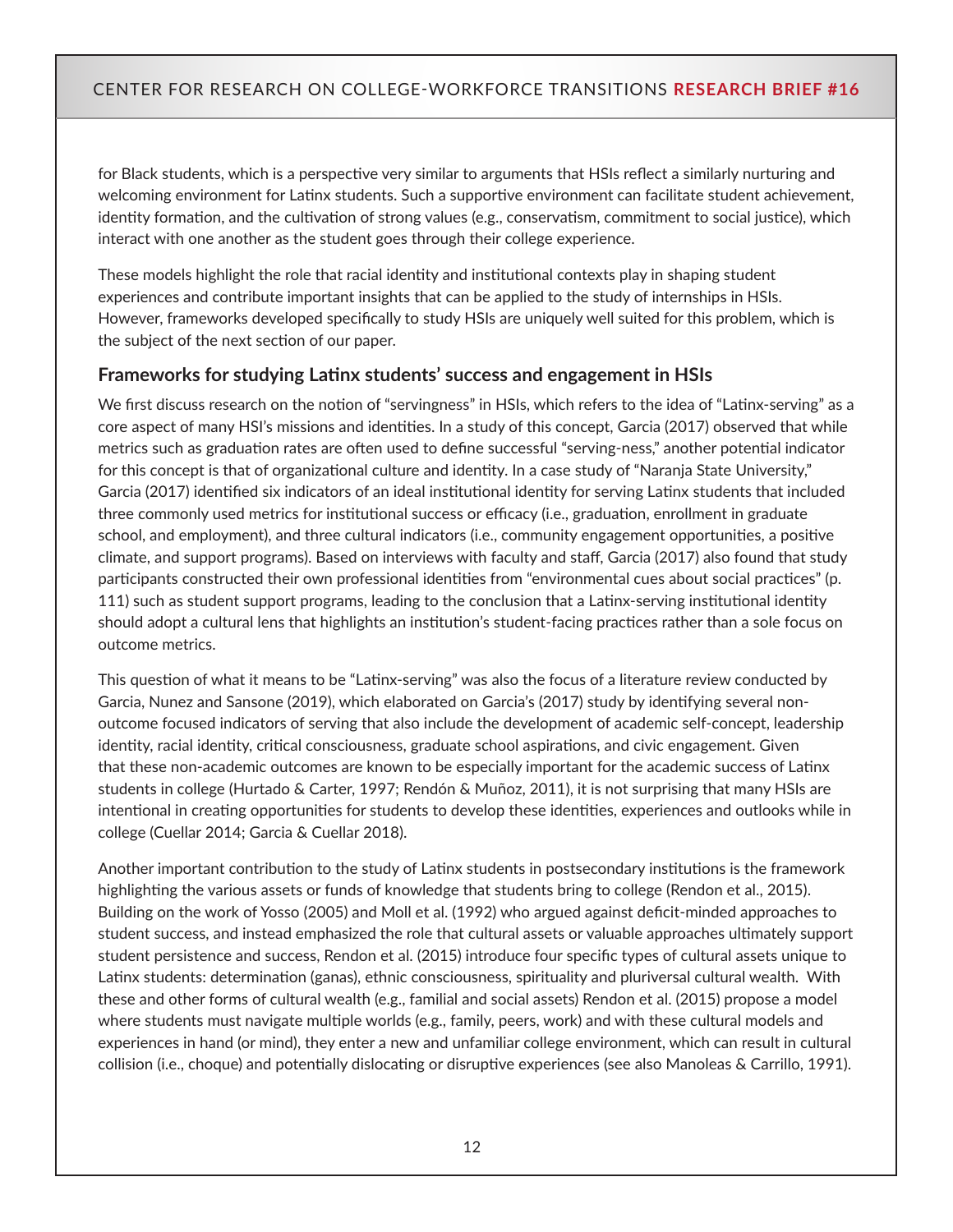Finally, we highlight Núñez's (2014) application of intersectionality theory to the study of how power dynamics and interlocking systems of power shape the lives of Latino populations in terms of educational opportunity and equity. Núñez (2014) traces the concept of intersectionality back to its origins in Critical Race Feminist legal scholarship, which was used to address dimensions of black women's life opportunities and the constraints imposed by "interlocking systems of patriarchy and racism" (p. 85). The theory was later advanced to unpack interconnected issues of "marginalized and privileged identities" (Collins, 1990, 2007, as cited in Núñez, 2014, p. 85).

Taken together, these frameworks highlight how the experiences and outcomes of college students of color are shaped by a complex dynamic of forces that must account for individual-level experiences, identities and agency and how they interact with the institutional environment of a college or university. In some cases these environments will be supportive of the unique experiences, identities and values that students bring to college as a form of cultural congruence, while also offering opportunities for them to acquire new knowledge, develop new skills and social bonds, and celebrate their cultural identities. In the final section of this paper, we conclude with a proposal for a new research agenda on internships for Latinx students at HSIs that builds upon these ideas and how cultural models theory offers a new lens for theorizing and studying these complex phenomena.

# **Towards a cultural and intersectional analysis of college internships at MSIs**

Our results indicate a small but growing body of empirical research on the ways that college internship programs may be shaped by individual-level racial identities and cultural backgrounds (i.e., for Latinx students) as well as institution-level programs, norms, missions and personnel (i.e., at HSIs). In addition, scholars of both internships for Latinx students and at HSIs (e.g., Nelson & Jackson, 2003; Sansone et al., 2019) as well as those studying the forces influencing the success of students of color (Museus, 2014; Nuñez, 2014), emphasize the need to situate students, institutions and programs such as internships within the broader structures of opportunity and oppression that shape U.S. society. In most of these accounts, culture plays a central role in how students perceive their opportunities and self-worth, how colleges and universities enact their commitment to being Latinx-serving, and how both interact with the broader spheres of the labor market, political economy and racialized social structures.

In considering next steps for the study of internships with Latinx students and at HSIs, we build upon these prior efforts by incorporating advances in culture theory from sociology, anthropology and organizational studies, which highlight how knowledge structures (i.e., schemata) of socially acceptable behaviors, norms and worldviews form a key unit of cultural analysis, which in the aggregate (i.e., cultural models) among social groups such as a career services office or an intern host organization can be evident in shared values as well as policies and practices reflecting these norms (DiMaggio, 1997; Lizardo, 2017; Strauss & Quinn, 1997). Critically, how this cultural knowledge is internalized and enacted at both individual- and organizational-levels is not "innocent" or objective, but instead is deeply shaped by racialized discourses of self-worth, value, dignity and positionality (Nuñez, 2014; Ray, 2019).

Before we outline a proposed agenda for the future study of internships at MSIs more generally, we first review five theoretical premises that are the foundation of our approach.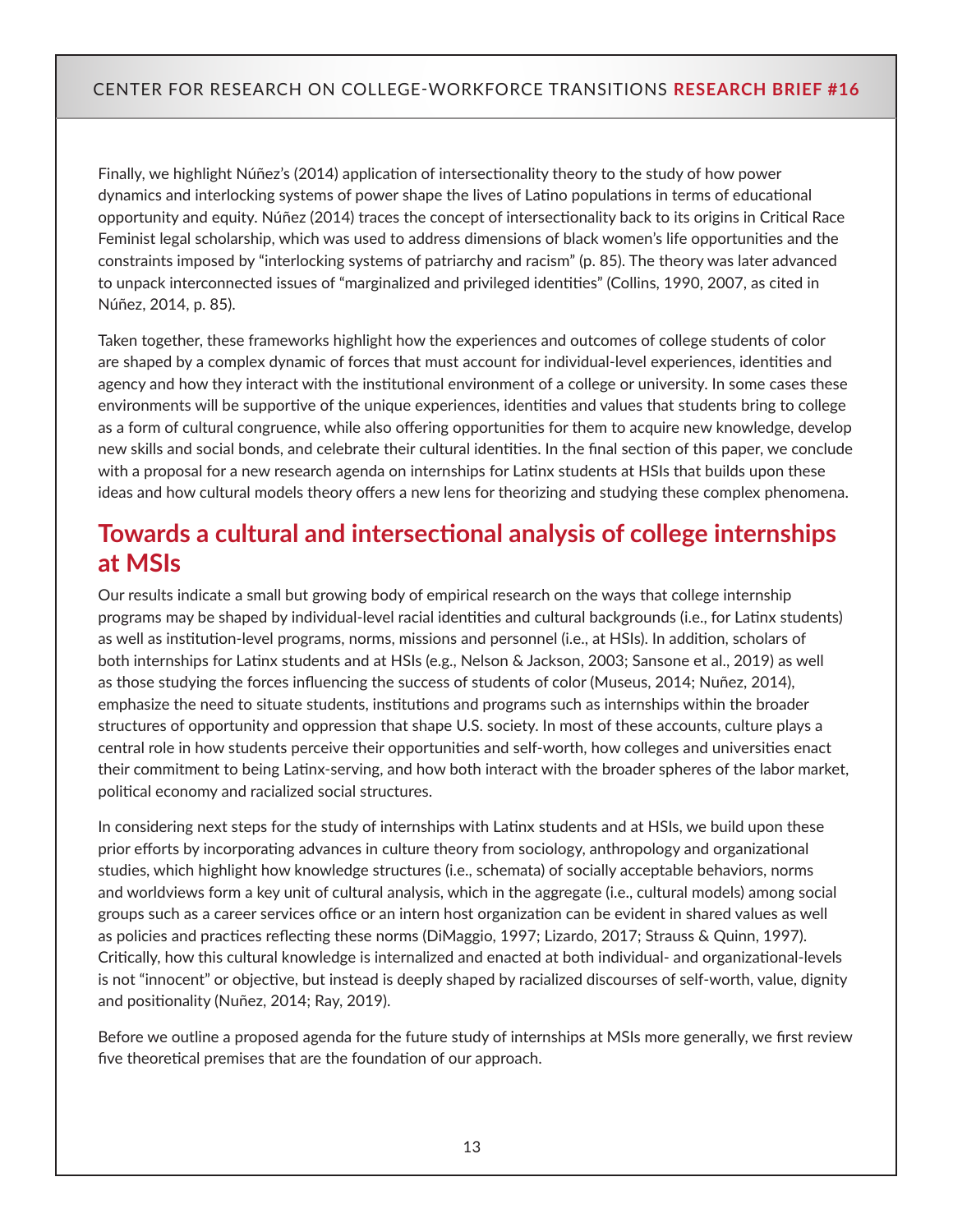# **Premise 1: Effective internship design cannot follow a "one-size-fitsall" approach**

The first premise we offer is that while there are likely certain universal principles of effective internship design and implementation – such as the development of meaningful tasks for interns (Rogers et al., 2021) and effective supervision and mentoring (McHugh, 2017) – that apply to all internship programs regardless of student racial identity or institutional status (i.e., as an MSI or not), there are critical differences and opportunities for internships in these institutions and for these students that should be acknowledged and incorporated into HIPs-related policymaking and practice. In other words, internship design should not follow a one-size-fits-all approach.

This is not to say that the duration, compensation, type of tasks or supervision in an internship in the geosciences, nursing, or archeology should vary depending on the race and ethnicity of each intern. Internship programs will necessarily vary according to a wide range of factors. Instead, we highlight the fact that some internship programs can and should target specific student demographics for engagement to fields where workforce diversity is a widely acknowledged problem (e.g., STEM fields), such as an HSI program designed to engage Latinx students to jobs in the geosciences (Fedynich et al., 2012). In addition, given established problems with hiring and workplace discrimination, employers and higher education leaders must consider ways to make an internship a positive and professionally productive one, instead of a hostile and potentially traumatic experience. Consequently, the degree to which an institution (whether a college or an employer) is explicit and intentional in providing an experience that is "congruent" (Museus, 2014) with the racial identities and cultural backgrounds of their students and interns should be one of the primary issues facing internships and WBL.

# **Premise 2: "Culture" as an influential factor in internship operations needs more methodological rigor and precision than is currently available**

One of the concepts that is at the heart of our first premise – that of culture – is one of the most influential yet too often used as a generic, catch-all term, with its meaning, location, and embodied forms left unspecified. The culture concept has a long and contested history in anthropology and sociology that is beyond the purview of this paper, with its myriad theoretical interpretations (e.g., structuralism, culture and personality, interpretivism, etc.) and debates, but it is important to note that the common notion that a single "culture" can adequately characterize an entire nation or people (e.g., Japanese culture) has long been discredited.

A similar caution against stereotyping or essentializing entire populations or organizations has been made throughout this paper with respect to HSIs and Latinx students, who may share certain characteristics with students of a similar ancestry, but whose unique upbringing, socialization and life experiences in a particular geography, social class, religious tradition, immigration status, and family situation may make them fundamentally dissimilar from other students with a similar heritage. Consequently, a person can hold multiple and even contradictory beliefs, values and identities from different social groups that they are members of (DiMaggio, 1997; Strauss & Quinn, 1997). In addition, the social categories that an individual inhabits (e.g., race, gender, age, immigration status) also shapes how people develop their identities and value systems.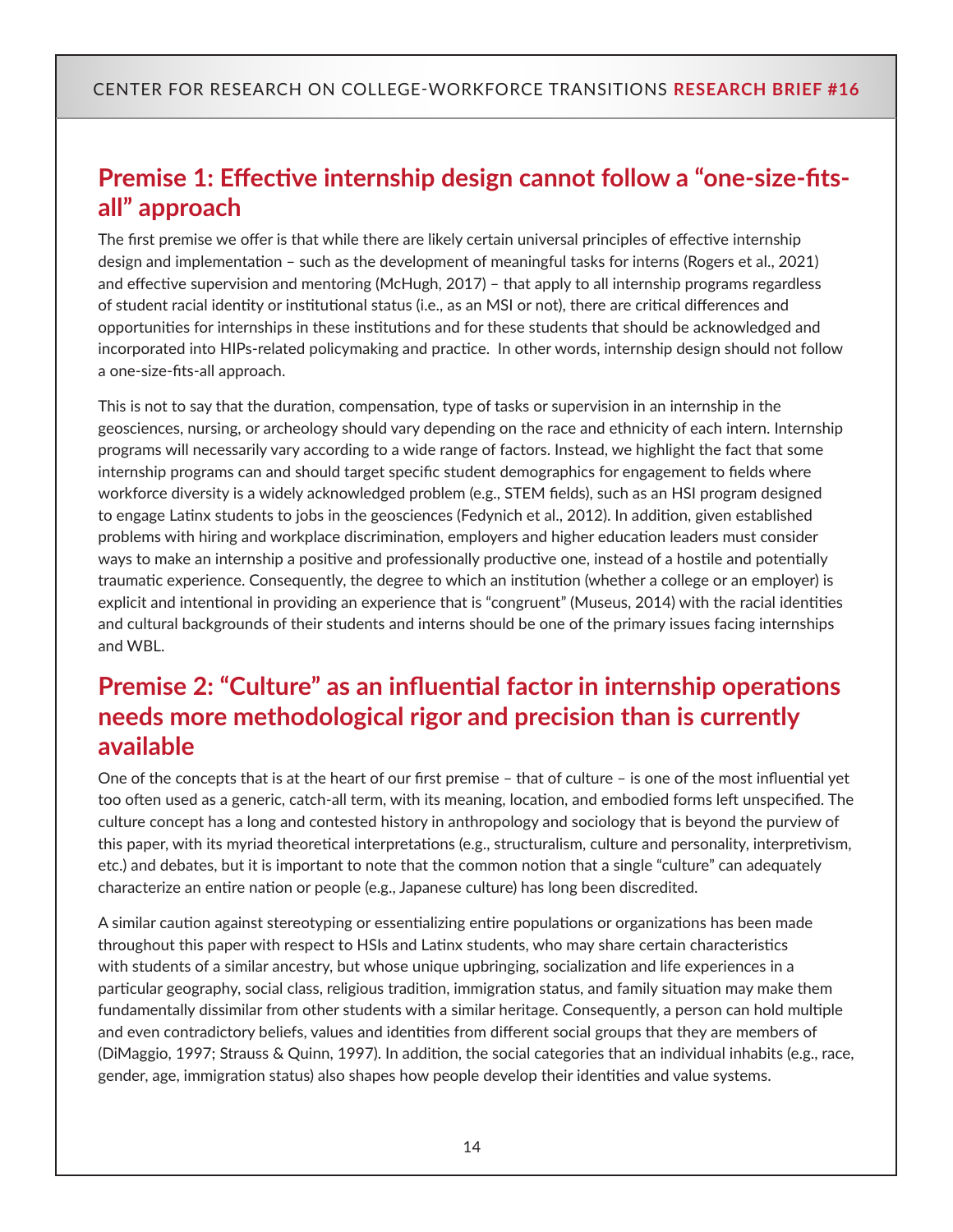A similar argument against over-simplification can also be made about organizations, where it is less than useful to speak about the "culture" of an entire college or university, much less an entire category of institutions such as HSIs that vary along many dimensions such as size, location, institutional mission, history, and composition of the student body, to name but a few. Instead, it is far more useful to speak of cultural phenomena operating within smaller sub-units of an organization such as a department or even a work group, and the types of norms, rituals, practices and policies that are instituted and reified over time within these units considered a type of organizational sub-culture (Van Maanen & Barley, 1982).

It is this cognitivist perspective on culture, which Geertz so famously disparaged in favor of focusing on the symbolic forms of culture made public (1973), that we argue is especially well-suited to the analysis of how culture, race, identity and organizations interact when it comes to internships for Latinx students at HSIs.

# **Premise 3: Cultural models are socially distributed cognitive schemata for acceptable behaviors, norms and worldviews that are operative at individual, organizational and societal levels**

Definitions of culture invariably include phenomena that are evident at the group-level, such as shared beliefs, rituals, language, wardrobe, and so on. However, with the cognitive revolution of the 1960s as insights grew into the nature of memory and the brain itself, anthropologists, psychologists and sociologists began to consider how culture may be operating at the individual-level and according to properties of human cognition (e.g., D'Andrade, 1995). Essentially, for some anthropologists (Shore, 1996), discourse analysts (Gee, 2004), and cultural sociologists (Lizardo, 2017), one of the most useful and appropriate units of analysis for cultural studies is the *cultural model* that is held by an individual, with "culture" itself best described as a "distributed network of models" instead of a "single, all-encompassing unit" (Sapir, 1917; Shore, 2000).

With this in mind, instead of thinking of culture in broader terms of "Hispanic culture" or "HSI culture" we can focus on how a Latinx student can have different cultural models that they have internalized from their family history, social class, participation in community service, local geography, and so on. This approach is not inconsistent with the idea of community cultural wealth or funds of knowledge, which can encompass beliefs and values tied to family, peers or work (e.g., Rendon et al., 2015). What cultural models theory enables is a more precise and theoretically informed way to speak about the ideational forms of culture that avoids over-simplified and reductionist claims about the ways that values, beliefs and norms function for people and organizations.

# **Premise 4: The content and instantiation of cultural models are deeply shaped by racialized discourses**

One of the key principles of cultural models theory is that as a person goes through childhood, adolescence and young adulthood, they internalize a dizzying array of norms, cues and behaviors from their social world. The process of acquiring information about matters such as how a society views norms for marriage or taxonomies for color (D'Andrade, 1995; Strauss & Quinn, 1997) is not solely shaped by properties of cognition alone, but is deeply shaped by the social, material, economic and political situations in which the internalization process takes place (see Hutchins, 1995; Lave, 1977). This, however, that has not traditionally been emphasized in cognitive anthropology when it comes to racial identity and considerations of systemic oppression, which is a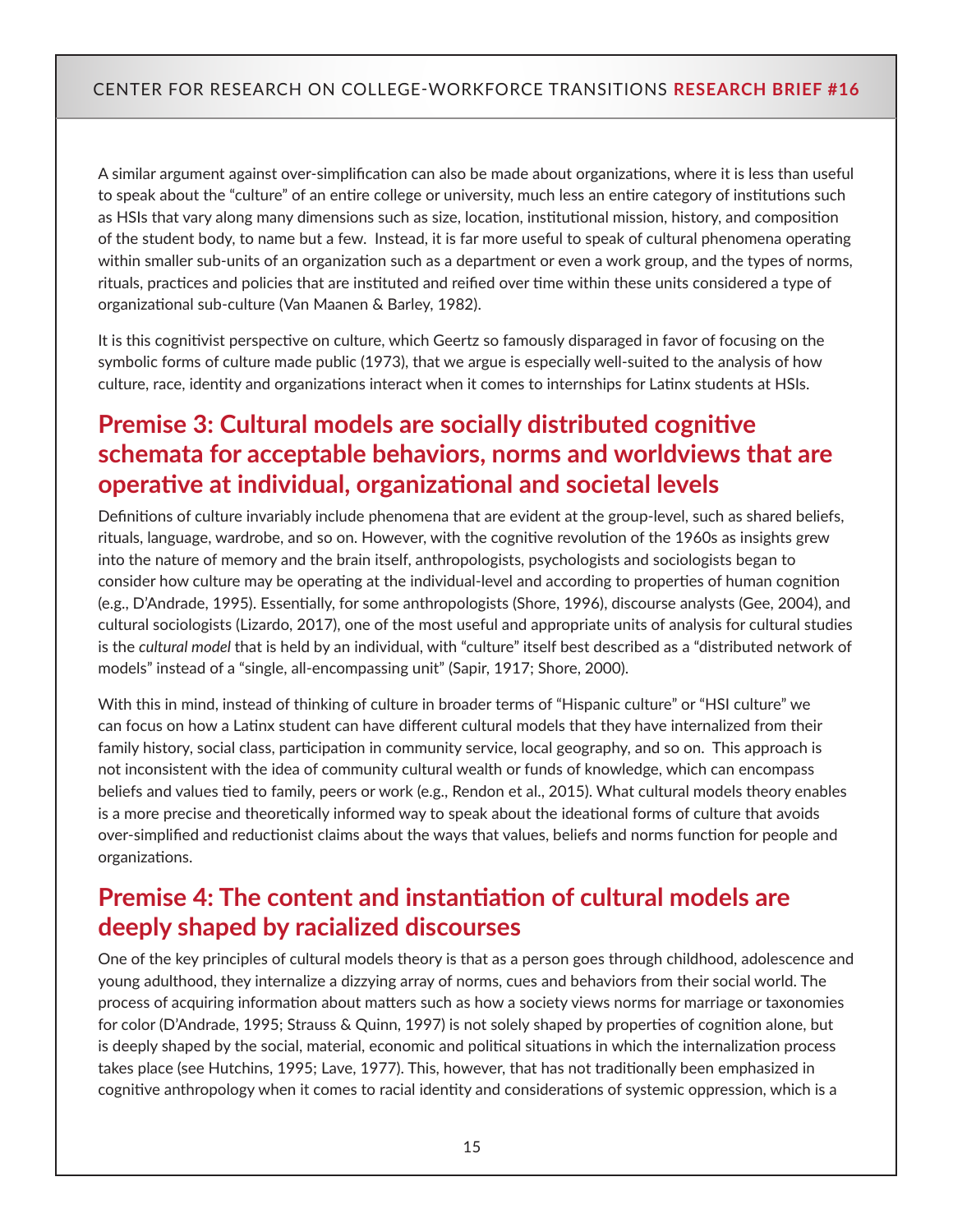lens that is at the heart of intersectionality theory (Crenshaw, 1990; Nuñez, 2014), and we argue that the ways that racialized discourses (and oppressive structures) shape people's cultural models should also be part of the conversation. This is especially important for studies of Latinx students and HSIs, where racial identity and overcoming different, overlapping systemic forces are a central part of the literature and experience.

In addition, one of the key premises of our approach is the recognition that organizational life is not raceneutral (Ray, 2019), and that race and ethnicity influence college students' experiences in numerous ways. As previously mentioned, some models of student success or processes of student experiences with internships either overlook issues of student identity and the potential for these identities to clash (or be congruent with) organizational life (e.g., Narayanan et al, 2010), or adopt an assimilationalist approach where students' precollege lives should undergo a form of ritualistic suicide in favor of embracing the new college "culture" (Tinto, 1993). Instead, perspectives that account for the role of race and ethnicity in college student success should acknowledge issues such as the identities and cultural models that students bring to the institution (Museus, 2004), and then institutional practices such as supportive student-faculty interactions, explicit attention to affirming students' cultural identities, and most salient for our current investigation, the provision (or not) of opportunities for career development (Garcia, 2017; Hurtado & Carter, 1997; Rendón & Muñoz, 2011).

The implications of these foci on race and ethnicity for our first three premises are that internship design and the role of culture (and cultural models) in students' lives and organizational activities must reject a race-neutral and acontextual approach and instead explicitly account for the influence of both of these factors.

# **Premise 5: Internships can represent the (in)congruence of cultural models among three distinct parties - student, postsecondary institution, and employer – all operating within broader intersecting spheres of influence**

Our final premise is that in the case of a college internship, we have the interactions of three distinct cultural models and the contexts in which they are considered "normal"–– that of the individual student, the college or university, and the employer who hosts the intern. Thus, there are considerable opportunities for what Museus (2014) calls cultural incongruence to occur, where the students' identities and cultural knowledge is not affirmed, supported, or even acknowledged in new settings or situations (see also Rendon et al., 2015). This is because as new people enter an institution or a workplace, they bring with them their own cultural models and identities, which then align with (or not) the institution's own norms, practices and so forth. In the case of a Latinx student entering a HSI, they may perceive a hostile environment and/or a lack of structured opportunities for them to pursue internships, while in others their prior cultural models may be in concert with the institutions' (and academic programs') mission, policies and practices, and structures may available to open new doors for them to pursue.

The same process of congruence or incongruence takes place as the student participates in an internship, which can be a daunting introduction to a new professional world. Beyond the expected challenges that a college student may experience when entering a new workplace (with its own unique set of cultural expectations), for students of color and/or those attending an MSI, there are additional considerations regarding hiring and workplace discrimination, as well as potential stereotypes around the quality of MSIs and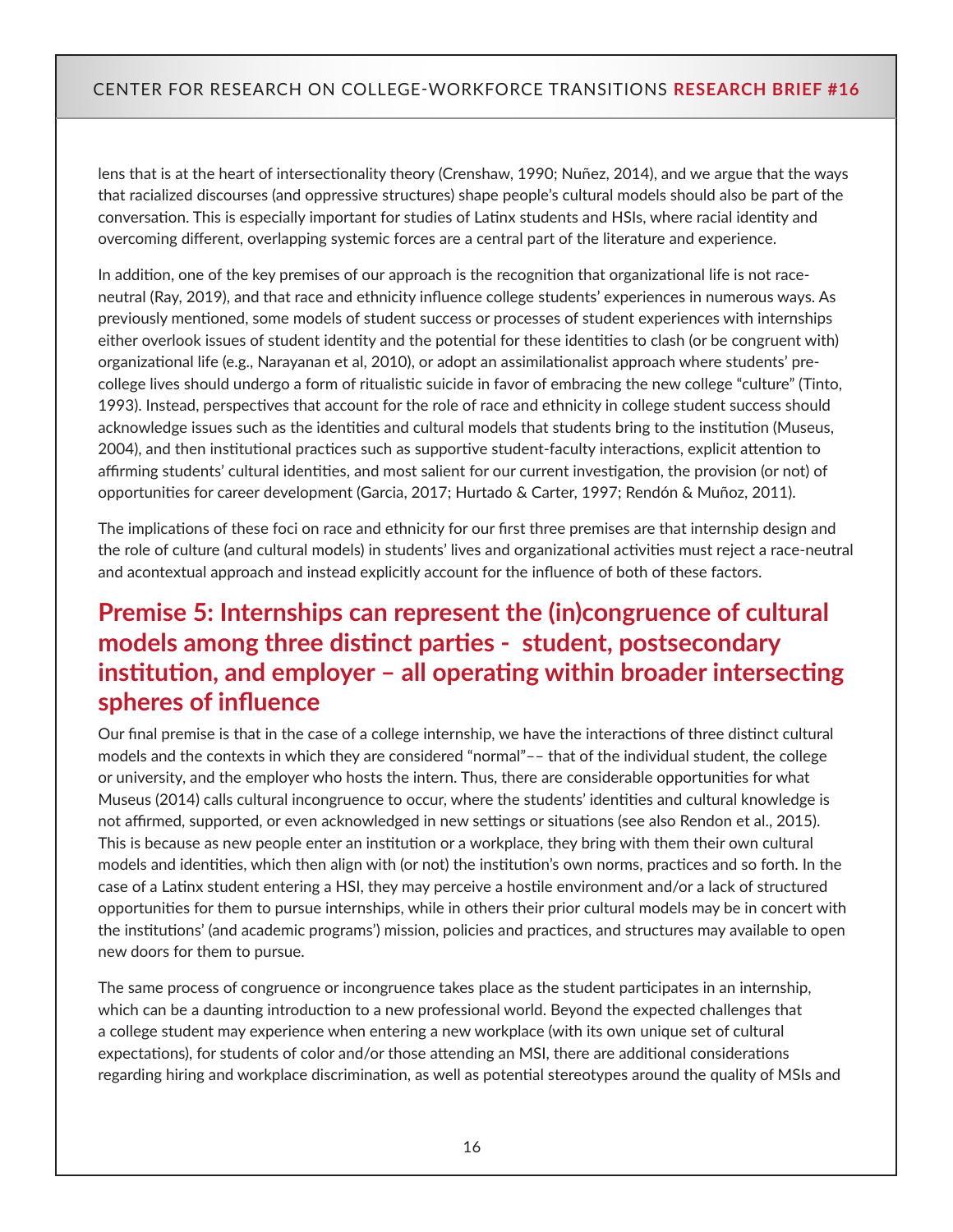their students, that may come into play. It is this complex interplay of cultural, organizational and contextual forces that we conclude are an integral and inescapable part of how Latinx students at HSIs engage (or not) in internships. Thus, some type of multi-dimensional model that explicitly accounts for these issues (e.g., Museus, 2014; Nuñez, 2014) and/or close attention to the five premises outlined above, should guide future research on this important topic.

# **Conclusion**

Our primary goal in this paper was to conduct an integrative review of the literature on internships in HSIs and with Latinx college students to determine if internship design, implementation and student experience may vary based on the unique institutional contexts of HSIs and/or the racial identities and cultural backgrounds of Latinx college students. While the empirical research on internships at HSIs and/or with Latinx students is a small but growing line of inquiry, research on the unique features of HSIs as cultural institutions, the unique experiences of Latinx students with the worlds of higher education and work, and the appreciation of the ways that both institutions and academic programs are decidedly not race-neutral, we conclude that the answer to our motivating question is yes. The next steps for the field of higher education and work-based learning, are to operationalize these concepts and employ them in one of the several theoretical frameworks available for studying student success at MSIs. Such a research program is perhaps one of the most important facing the field, as our society increasingly faces the reality that the playing field of economic opportunities is anything but fair, and that internships may be one of the vehicles for reproducing power, privilege and inequality.

# **References**

- Anguiano, V., Navarro, M. A. (2020, December 8). Hispanic Serving Institutions need \$1 billion more in federal funding. Education, [Postsecondary.https://www.americanprogress.org/issues/educationpostsecondary/](Postsecondary.https://www.americanprogress.org/issues/educationpostsecondary/news/2020/12/08/492883/hispanic-serving-institutions-need-1-billion-federal-funding/) [news/2020/12/08/492883/hispanic-serving-institutions-need-1-billion-federal-funding/](Postsecondary.https://www.americanprogress.org/issues/educationpostsecondary/news/2020/12/08/492883/hispanic-serving-institutions-need-1-billion-federal-funding/)
- Arroyo, A. T., & Gasman, M. (2014). An HBCU-based educational approach for Black college student success: Toward a framework with implications for all institutions. *American Journal of Education, 121*(1), 57-85.
- Bensimon, E. M., Dowd, A. C., Stanton-Salazar, R., & Dávila, B. A. (2019). The role of institutional agents in providing institutional support to Latinx students in STEM. *The Review of Higher Education, 42*(4), 1689- 1721.
- Berríos-Allison, A. C. (2005). Family influences on college students' occupational identity. *Journal of Career Assessment, 13*(2), 233-247.
- Boulton, C. (2015). Under the cloak of whiteness: A circuit of culture analysis of opportunity hoarding and colour-blind racism inside US advertising internship programs. tripleC: Communication, Capitalism & Critique. *Open Access Journal for a Global Sustainable Information Society, 13*(2), 390-403.
- Busteed, B., & Auter, Z. (2017, November 27). Why colleges should make internships a requirement. [Gallup.](http://Gallup.com) [com](http://Gallup.com). <https://news.gallup.com/opinion/gallup/222497/why-colleges-internships-requirement.aspx>.

Crenshaw, K. (1990). Mapping the margins: Intersectionality, identity politics, and violence against women of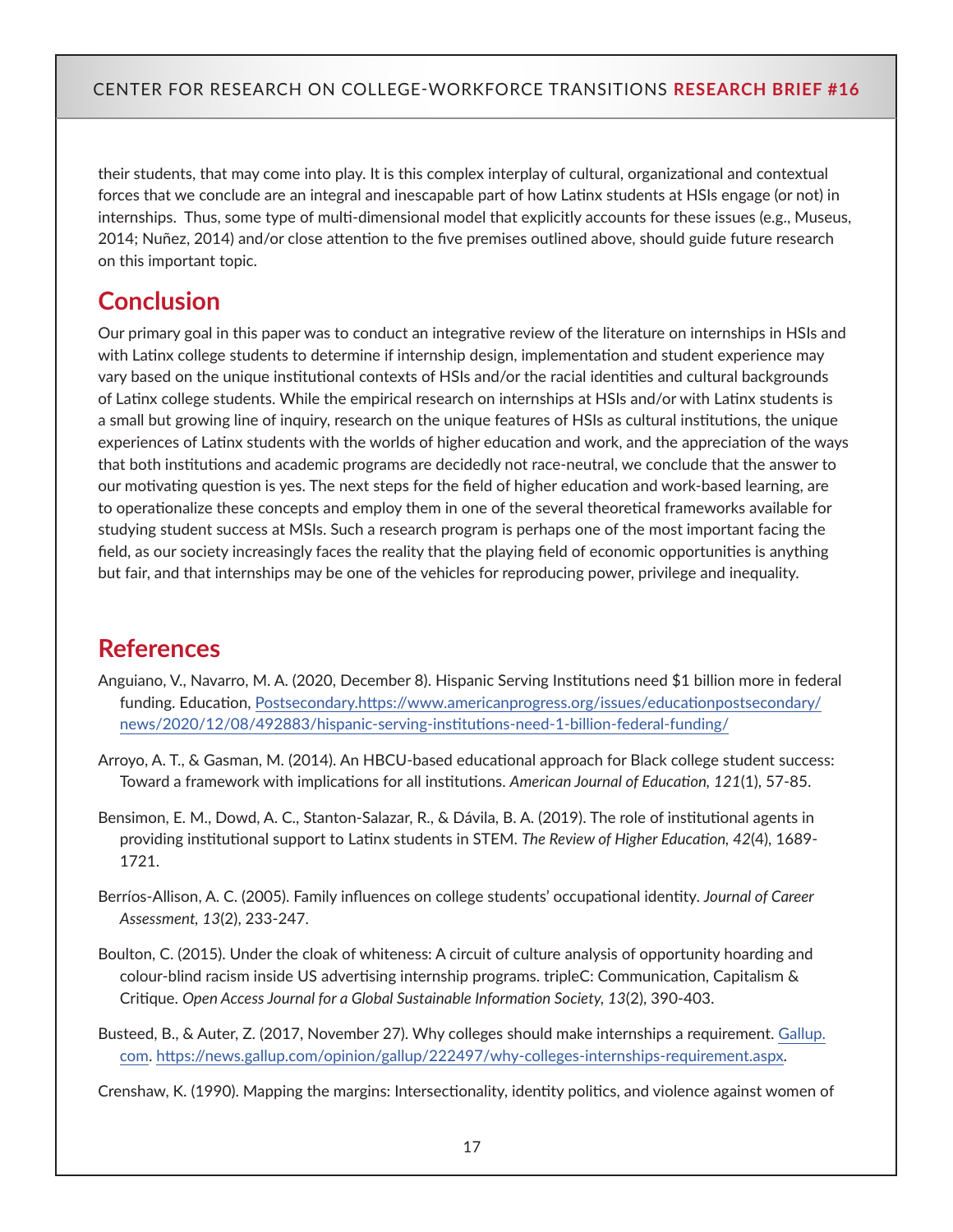color. *Stan. L. Rev., 43,* 1241.

- Cuellar, M. G., & Johnson-Ahorlu, R. N. (2020). Racialized experiences off and on campus: Contextualizing Latina/o students' perceptions of climate at an emerging Hispanic-Serving Institution (HSI). *Urban Education,*  DOI: 0042085920927772.
- Cuellar, M. (2014). The impact of Hispanic-Serving Institutions (HSIs), emerging HSIs, and non-HSIs on Latina/o academic self-concept. *The Review of Higher Education, 37*(4), 499-530.
- D'Andrade, R. G. (1995). *The development of cognitive anthropology.* Cambridge, UK: Cambridge University Press.
- Dayton, B., Gonzalez‐Vasquez, N., Martinez, C.R., & Plum, C. (2004). Hispanic‐serving institutions through the eyes of students and administrators. *New Directions for Student Services, 2004*(105), 29-40.
- Denison, D. R. (1996). What is the difference between organizational culture and organizational climate? A native's point of view on a decade of paradigm wars. *Academy of Management Review, 21*(3), 619-654.
- Desmond, M. & Turley, R.N. (2009). The role of familism in explaining the Hispanic-White college application gap. *Social Problems, 56*(2), 311-334.
- DiMaggio, P. (1997). Culture and cognition. *Annual review of sociology, 23*(1), 263-287.
- Excelencia in Education. (2020). *25 Years of Hispanic-Serving Institutions (HSIs): A Glance on Progress.* Washington, D.C.: Excelencia in Education.
- Fedynich, L. V., Doan-Crider, D., & Fedynich, A. (2012). Undergraduate experiential learning in the natural sciences at a Hispanic serving institution. *Research in Higher Education Journal, 15,* 1.
- Garcia, G. A. (2019). *Becoming Hispanic-serving institutions: Opportunities for colleges and universities.* Johns Hopkins University Press.
- Garcia, G. A. (2017). Defined by outcomes or culture? Constructing an organizational identity for Hispanicserving institutions. *American Educational Research Journal, 54*(1\_suppl), 111S-134S.
- Garcia, G. A., Núñez, A. M., & Sansone, V. A. (2019). Toward a multidimensional conceptual framework for understanding "servingness" in Hispanic-Serving Institutions: A synthesis of the research. *Review of Educational Research, 89*(5), 745-784.
- Garcia, G. A., & Cuellar, M. (2018). Exploring curricular and co-curricular effects on civic engagement at emerging Hispanic Serving Institutions. *Teachers College Record, 120*(4), 1-36.
- Garcia, G. A, & Taylor, M. (2017, September 18). A closer look at Hispanic-Serving Institutions. *Higher Education Today.* <https://www.higheredtoday.org/2017/09/18/closer-look-hispanic-serving-institutions/>
- Garcia, G. A., & Okhidoi, O. (2015). Culturally relevant practices that "serve" students at a Hispanic Serving Institution. *Innovative Higher Education, 40*(4), 345-357.

Gasman, M., Baez, B., & Turner, C. S. V. (Eds.). (2008). *Understanding minority-serving institutions.* SUNY Press.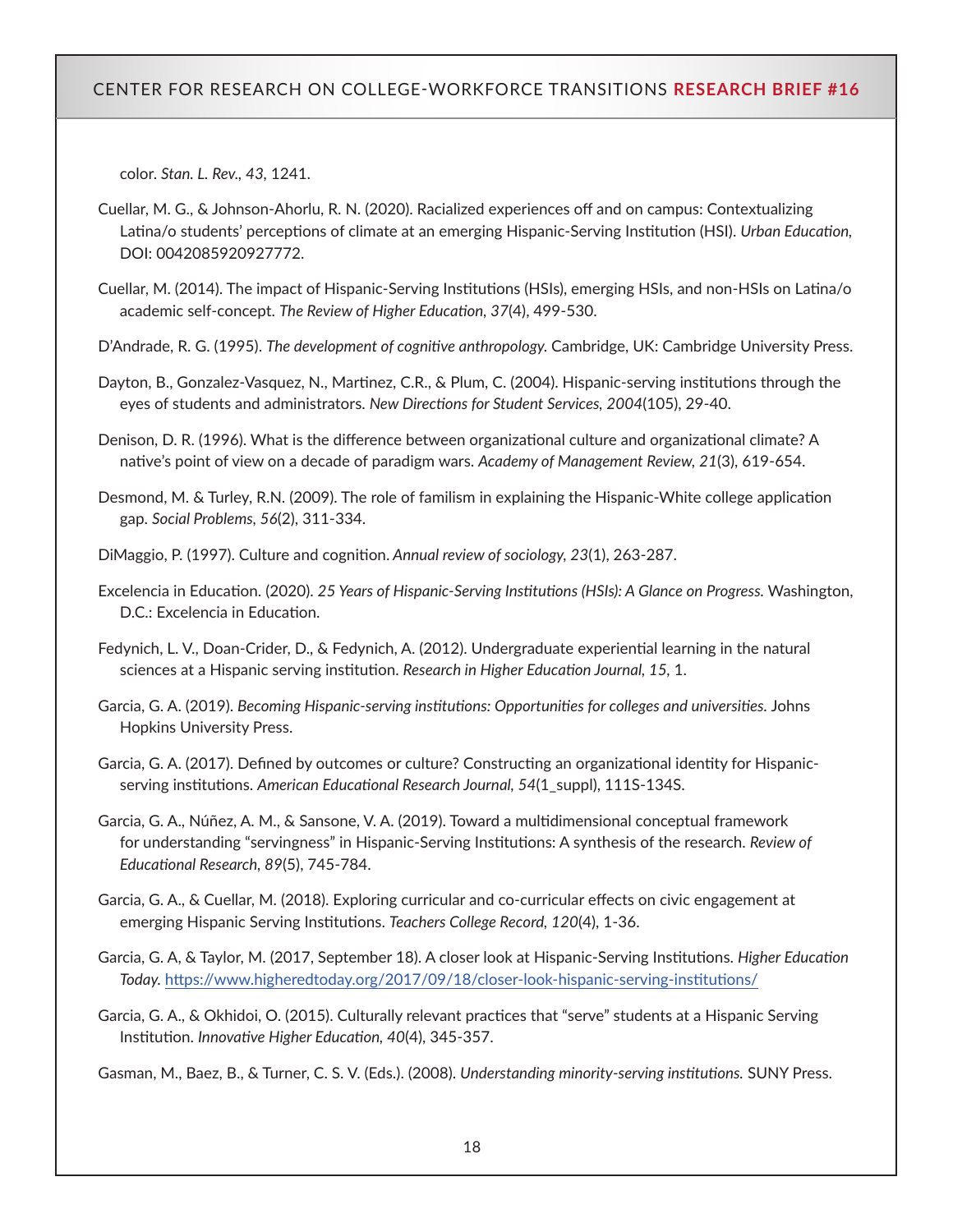- Gee, J. P. (2004). Discourse analysis: What makes it critical? In R. Rogers (Ed.), *An introduction to critical discourse analysis in education* (pp. 19-50). Mahwah,NJ: Lawrence Erlbaum.
- Geertz, C. (1973). *The interpretation of cultures.* New York, NY: Basic books.
- Harper, S. R. (2009). Race-conscious student engagement practices and the equitable distribution of enriching educational experiences. *Liberal Education, 95*(4), 38-45.
- Harper, S. R. (2012). Race without racism: How higher education researchers minimize racist institutional norms. *The Review of Higher Education, 36*(1), 9-29.
- Hill, J.D. (2020). *"Misinformed: Informal knowledge as a neglected challenge to racial inequality."* Paper under consideration.
- Hispanic Association of Colleges and Universities. (2017). 2017 HACU legislative agenda. [https://www.hacu.](https://www.hacu.net/images/hacu/govrel/2017legislativeagenda.pdf) [net/images/hacu/govrel/2017legislativeagenda.pdf](https://www.hacu.net/images/hacu/govrel/2017legislativeagenda.pdf)
- Hora, M.T., Forbes, J., & Preston, D. (2021). *What do we know about internships at HBCUs? A review of the literature and agenda for future research (CCWT Research Brief #13).* University of Wisconsin–Madison, Center for Research on College-Workforce Transitions.
- Hurtado, A., & Carter, D. F. (1997). Effects of college transition and perceptions of the campus racial climate on Latino college students' sense of belonging. *Sociology of Education, 70*(4), 324–345.
- Huerta, A., & Fishman, S. (2014). Marginality and mattering: Urban Latino male undergraduates in higher education. *Journal of The First-Year Experience & Students in Transition, 26*(1), 85-100.
- Huerta, A. H., Rios-Aguilar, C., & Ramirez, D. (in press). A case study of how racial and ethnic minoritized community college student parents make decisions about college, careers, and campus resources. *Community College Review.*
- Hurtado, S., Alvarez, C. L., Guillermo-Wann, C., Cuellar, M., & Arellano, L. (2012). A model For diverse learning environments: The scholarship on creating and assessing conditions for student success. *Higher Education: Handbook of Theory and Research, 27,* 41–122.
- Hutchins, E. (1995). *Cognition in the Wild.* MIT press.
- Jones, S. R. (2009). Constructing identities at the intersections: An autoethnographic explorationof multiple dimensions of identity. *Journal of College Student Development, 50*(3), 287-304.
- Knouse, S. M. (2017). High-Impact Practices in a Hispanic Linguistics course: Facilitating lessons about linguistic diversity and advocacy. *Dimension 2018,* 33-73.
- Kolb, D. (1984). *Experiential learning.* San Francisco, CA: Jossey-Bass.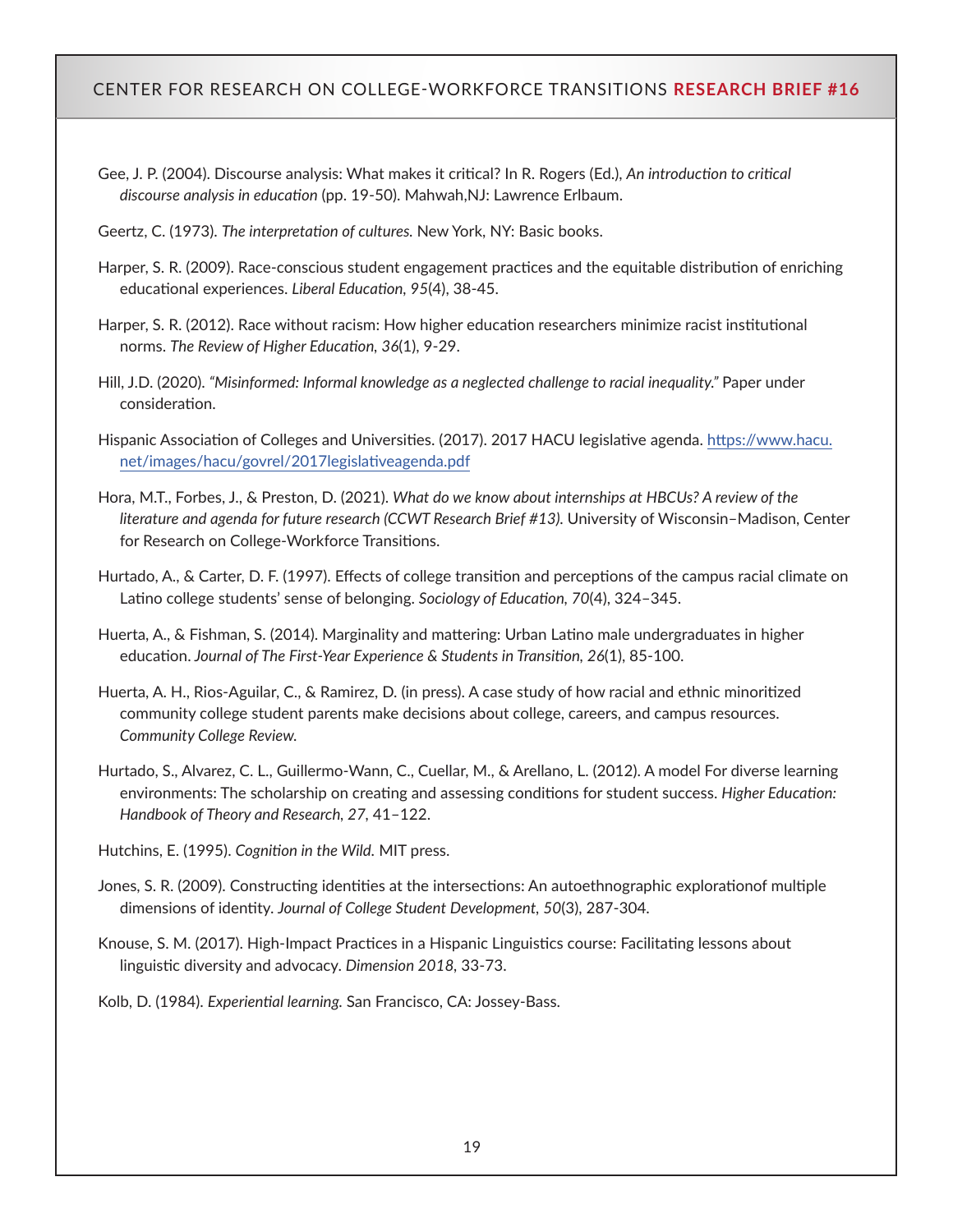- Kuh, G. D. (2008). *High-impact educational practices: What they are, who has access to them, and why they matter.* Washington, DC: Association of American Colleges and Universities.
- Laden, B. V. (2004). Hispanic-serving institutions: What are they? Where are they?. *Community College Journal of Research and Practice, 28*(3), 181-198.
- Ladson-Billings, G. (1995). Toward a theory of culturally relevant pedagogy. *American Educational Research Journal, 32*(3), 465-491.
- Lave, J. (1977). Cognitive consequences of traditional apprenticeship training in West Africa. *Anthropology & Education Quarterly, 8*(3), 177-180.
- Leal-Muniz, V., & Constantine, M.G. (2005). Predictors of the career commitment process in Mexican American college students. *Journal of Career Assessment, 13*(2), 204-215.
- Levkoe, C. Z., & Offeh-Gyimah, A. (2020). Race, privilege and the exclusivity of farm internships: Ecological agricultural education and the implications for food movements. *Environment and Planning E: Nature and Space, 3*(2), 580-598.
- Lizardo, O. (2017). Improving cultural analysis: Considering personal culture in its declarative and nondeclarative modes. *American Sociological Review, 82*(1), 88-115.
- Manoleas, P., & Carrillo, E. (1991). A culturally syntonic approach to the field education of Latino students. *Journal of Social Work Education, 27*(2), 135-144.
- Martin, J. (2002). *Organizational culture: Mapping the terrain.* Thousand Oaks, CA: Sage.
- Martinez, J. & Santiago, D.A. (2020). *Tapping Latino talent: How HSIs are preparing Latino students for the workforce.* Excelencia in Education.
- Martinez, E. & Gonzalez, L.D. (2015). Bridging academic and student affairs. In J.P. Mendez, F.A. Bonner II, J. Mendiez-Negrete & R.T. Palmer (Eds.), *Hispanic-Serving Institutions in American higher education: Their origin, and present and future challenges* (pp. 68-91). Stylus Publishing.
- McHugh, P. P. (2017). The impact of compensation, supervision and work design on internship efficacy: implications for educators, employers and prospective interns. *Journal of Education and Work, 30*(4), 367- 382.
- Moll, L. C., Amanti, C., Neff, D., & Gonzalez, N. (1992). Funds of knowledge for teaching: Using a qualitative approach to connect homes and classrooms. *Theory into practice, 31*(2), 132-141.
- Moreno, G., & Shope, B. (2014). *Inclusivity in practice: Engaging an institution's Hispanic-Serving mission to support student success.* Association of American Colleges & Universities. [https://www.aacu.org/](https://www.aacu.org/diversitydemocracy/2014/fall/moreno-shope) [diversitydemocracy/2014/fall/moreno-shope](https://www.aacu.org/diversitydemocracy/2014/fall/moreno-shope)
- Moss-Pech, C. (2021). The career conveyor belt: how internships lead to unequal labor market outcomes among college graduates. *Qualitative Sociology,* <https://doi.org/10.1007/s11133-020-09471-y>.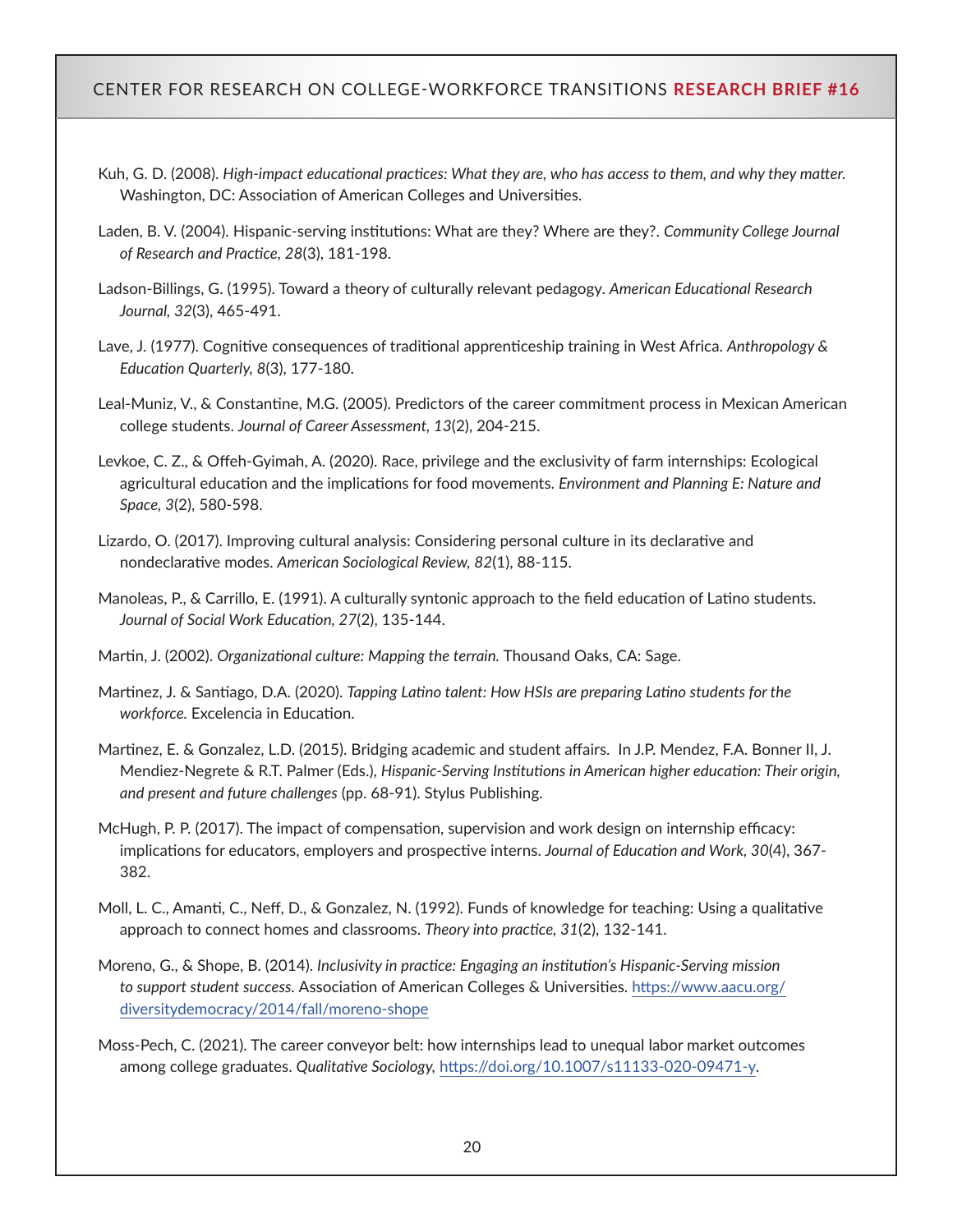- Museus, S. D. (2014). The culturally engaging campus environments (CECE) model: A new theory of success among racially diverse college student populations. In *Higher education: Handbook of theory and research* (pp. 189-227). Springer, Dordrecht.
- Museus, S. D., & Griffin, K. A. (2011). Mapping the margins in higher education: On the Promise of intersectionality frameworks in research and discourse. In K. A. Griffin & S. D. Museus (Eds.), *Using mixed methods to study intersectionality in higher education: New directions in institutional research* (pp. 5–13). San Francisco: Jossey-Bass.
- Museus, S. D., & Quaye, S. J. (2009). Toward an intercultural perspective of racial and ethnic minority college student persistence. *The Review of Higher Education, 33*(1), 67-94.
- Narayanan, V. K., Olk, P. M., & Fukami, C. V. (2010). Determinants of internship effectiveness: An exploratory model. *Academy of Management Learning & Education, 9*(1), 61-80.
- Nelson, K. W., & Jackson, S. A. (2003). Professional counselor identity development: A qualitative study of Hispanic student interns. *Counselor Education and Supervision, 43*(1), 2-14.
- Núñez, A. M., Crisp, G., & Elizondo, D. (2016). Mapping Hispanic-Serving Institutions: A typology of institutional diversity. *The Journal of Higher Education, 87*(1), 55-83.
- Nuñez, A. M., Hurtado, S., & Galdeano, E. C. (Eds.). (2015). *Hispanic-serving institutions: Advancing research and transformative practice.* Routledge.
- Nuñez, A. M., & Sansone, V. A. (2016). Earning and learning: Exploring the meaning of work in the experiences of first-generation Latino college students. *The Review of Higher Education, 40*(1), 91-116.
- Núñez, A. M. (2014). Employing multilevel intersectionality in educational research: Latino identities, contexts, and college access. *Educational Researcher, 43*(2), 85-92.
- Nunley, J. M., Pugh, A., Romero, N., & Seals, R. A. (2015). Racial discrimination in the labor market for recent college graduates: Evidence from a field experiment. *The BE Journal of Economic Analysis & Policy, 15*(3), 1093-1125.
- Ocampo, A. C. G., Reyes, M. L., Chen, Y., Restubog, S. L. D., Chih, Y. Y., Chua-Garcia, L., & Guan, P. (2020). The role of internship participation and conscientiousness in developing career adaptability: A five-wave growth mixture model analysis. *Journal of Vocational Behavior,* 103426.

Omi, M., & Winant, H. (2014). *Racial formation in the United States.* Routledge.

- Parker III, E. T., Kilgo, C. A., Sheets, J. K. E., & Pascarella, E. T. (2016). The differential effects of internship participation on end-of-fourth-year GPA by demographic and institutional characteristics. *Journal of College Student Development, 57*(1), 104-109.
- Poon, O. Y. (2014). "The land of opportunity doesn't apply to everyone": The immigrant experience, Race, and Asian American career choices. *Journal of College Student Development, 55*(6), 499–514.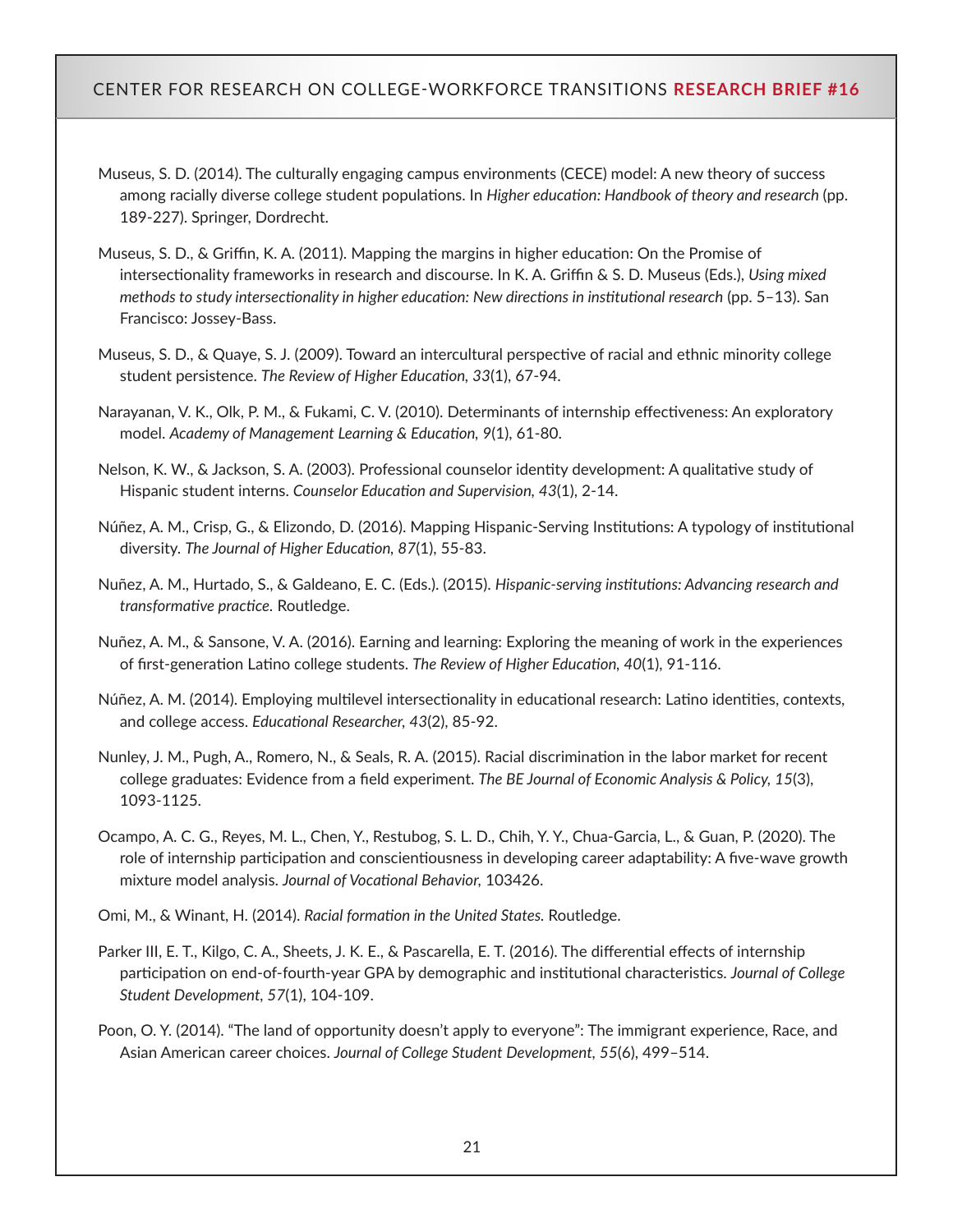- Quillian, L., Pager, D., Hexel, O., & Midtbøen, A. H. (2017). Meta-analysis of field experiments shows no change in racial discrimination in hiring over time. *Proceedings of the National Academy of Sciences, 114*(41), 10870– 10875.
- Quintero, A. M. (2015). *Purposeful pathways to first-year student success: Examining integrative high impact practices at a Hispanic-serving institution* (Doctoral dissertation, The Claremont Graduate University).

Ray, V. (2019). A theory of racialized organizations. *American Sociological Review, 84*(1), 26-53.

- Rendon, L.I., Nora, A., & Kanagala, V. (2015). Ventajas/Assets y Conocimientos/Knowledge: Leveraging Lation@ assets to foster student success. In J.P. Mendez, F.A. Bonner II, J. Mendiez-Negrete & R.T. Palmer (Eds.), *Hispanic-Serving Institutions in American higher education: Their origin, and present and future challenges* (pp. 92-118). Stylus Publishing.
- Rendón, L. I. & Muñoz, S. A. (2011). Revisiting validation theory: Theoretical foundations, applications, and extensions. *Enrollment Management Journal, 5*(2), 12–33.
- Risco, C. M., & Duffy, R. D. (2011). A career decision-making profile of Latina/o incoming college students. *Journal of Career Development, 38*(3), 237-255.
- Rogers, S. E., Miller, C. D., Flinchbaugh, C., Giddarie, M., & Barker, B. (2021). All internships are not created equal: Job design, satisfaction, and vocational development in paid and unpaid internships. *Human Resource Management Review,* 100723.
- Rudolph, B., Cornelius-White, C., & Quintana, F. (2005). Filial responsibility among Mexican American college students: A pilot investigation and comparison. *Journal of Hispanic Higher Education, 4*(1), 64-78.
- Sáenz, V. B., García-Louis, C., Drake, A. P., & Guida, T. (2018). Leveraging their family capital: How Latino males successfully navigate the community college. *Community College Review, 46*(1), 40-61.
- Sapir, E. (1917). Do We Need a" Superorganic"? *American Anthropologist, 19*(3), 441-447.
- Salinas Jr, C., & Lozano, A. (2019). Mapping and recontextualizing the evolution of the term Latinx: An environmental scanning in higher education. *Journal of Latinos and Education, 18*(4), 302-315.
- Sansone, V. A., Núñez, A. M., Haschenburger, J. K., Godet, A., Gray, W., Suarez, M. B., ... & Young, D. (2019). Developing Work‐Based Geosciences Learning Opportunities in a Hispanic‐Serving Institution. *New Directions for Student Services, 2019*(167), 85-99.
- Santiago, D. A. (2012). Public policy and Hispanic-serving institutions: From invention to accountability. *Journal of Latinos and Education, 11*(3), 163-167.
- Schneider, B., Ehrhart, M. G., & Macey, W. H. (2013). Organizational climate and culture. *Annual Review of Psychology, 64,* 361-388.
- Shade, L. R., & Jacobson, J. (2015). Hungry for the job: gender, unpaid internships, and the creative industries. *The Sociological Review, 63,* 188-205.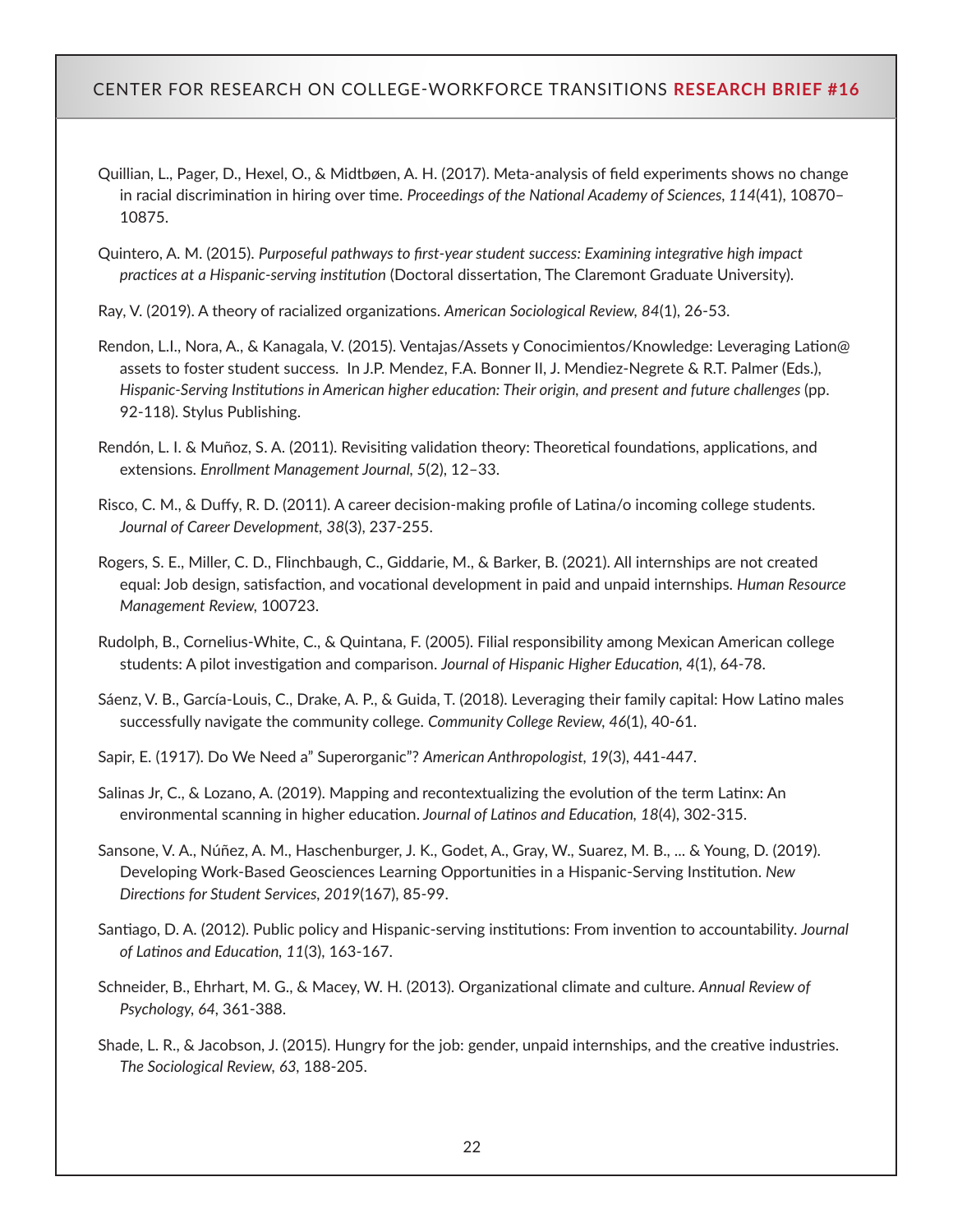Shore, B. (1996). *Culture in mind: Meaning construction and cultural cognition.* Oxford University Press.

- St. Amour, M. (2020, April 17). Latinx enrollment, Hispanic-Serving Institutions Increase. Inside HigherEd. [https://www.insidehighered.com/quicktakes/2020/04/17/latinx-enrollment-hispanic-serving-institutions](https://www.insidehighered.com/quicktakes/2020/04/17/latinx-enrollment-hispanic-serving-institutions-increase)[increase](https://www.insidehighered.com/quicktakes/2020/04/17/latinx-enrollment-hispanic-serving-institutions-increase)
- Strayhorn, T.L. (2020). Measuring the influence of internship participation on Black business majors' academic performance at Historically Black Colleges and Universities. Journal of African-American Studies (2020). <https://doi.org/10.1007/s12111-020-09501-7>
- Strayhorn, T. (Ed.). (2013). *Living at the intersections: Social identities and black collegians.* Charlotte: Information Age Press.
- Strauss, C., & Quinn, N. (1997). *A cognitive theory of cultural meaning (No. 9).* Cambridge University Press.
- Swan, E. (2015). The internship class: Subjectivity and inequalities—Gender, race and class. In A.M. Broadridge & S.L. Fielden (Eds.), *Handbook of Gendered Careers in Management: Getting in, Getting on, Getting out* (pp. 30- 43). Edward Elgar Publishing.
- Sweeney, J. K., & Villarejo, M. (2013). Influence of an academic intervention program on minority student career choice. *Journal of College Student Development, 54*(5), 534-540.
- Sweitzer, H. F., & King, M. A. (2013). Stages of an internship re-visited: Facilitating learning and development through engagement. *Journal of Human Services, 33*(1), 56-72.
- Tierney, W. G. (1999). Models of minority college-going and retention: Cultural integrity versus cultural suicide. *Journal of Negro Education,* 80-91.
- Tierney, W. G. (1992). An anthropological analysis of student participation in college. *The Journal of Higher Education, 63*(6), 603-618.
- Tinto, V. (1993). *Leaving college: Rethinking the causes and cures of student attrition* (2nd ed.). Chicago: University of Chicago Press.
- Tomlinson, M., & Holmes, L. (Eds.). (2016). *Graduate employability in context: Theory research and debate.* London, UK: Palgrave MacMillan.
- Torraco, R. J. (2005). Writing integrative literature reviews: Guidelines and examples. *Human Resource Development Review, 4*(3), 356-367.
- Van Maanen, J. & S. Barley (1984). Occupational communities: Culture and control in organizations. *Research in Organizational Behavior, 6,* 287-365.
- Yosso, T. J. (2005). Whose culture has capital? A critical race theory discussion of community cultural wealth. *Race ethnicity and education, 8*(1), 69-91.